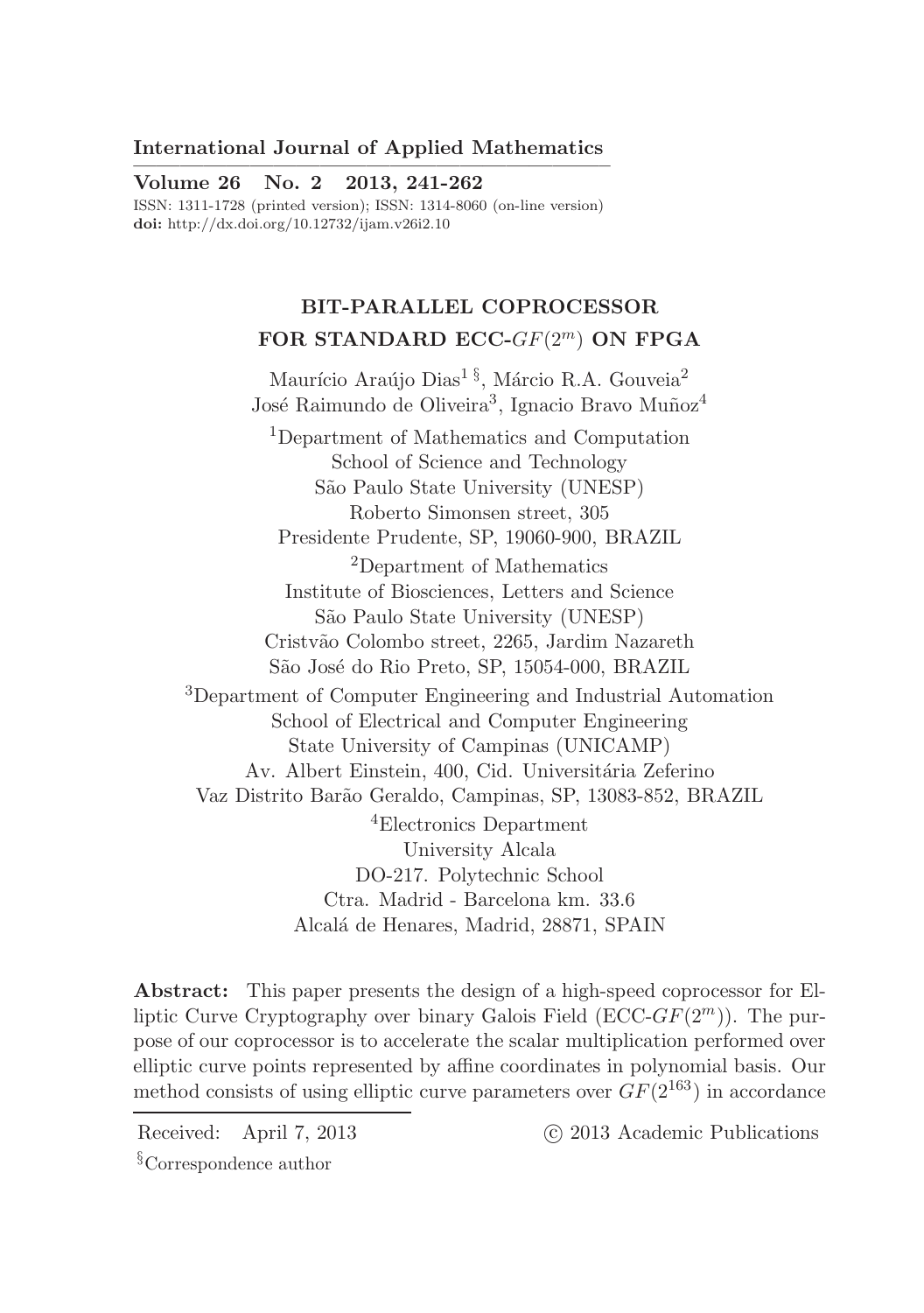with international security requirements to implement a bit-parallel coprocessor on field-programmable gate-array (FPGA). Our coprocessor performs modular inversion by using a process based on the Stein's algorithm. Results are presented and compared to results of other related works. We conclude that our coprocessor is suitable for comparing with any other ECC-hardware proposal, since its speed is comparable to projective coordinate designs.

## AMS Subject Classification: 14H52, 94A60, 97P60

**Key Words:** elliptic curves;  $GF(2^m)$ , cryptography, bit-parallel, coprocessor, FPGA

# 1. Introduction

Elliptic Curve Cryptography (ECC) is a well-known branch of the studies in cryptography that still remains incompletely explored, despite ECC has been studied since 1985, see [38], [31]. The earliest researches in this branch presented several ECC-software designs [26], [35], [24], [54], [55]. ECC-software designs are easier to develop than ECC-hardware designs. However, ECC-hardware designs are often faster than ECC-software designs. Thus, ECC-hardware designs came later to supply speed requirements, [15]. Nowadays, although the literature provides descriptions of a significant variety of ECC-hardware designs, the researches often consider the following issues: elliptic curve points are either represented by affine coordinates in polynomial basis or converted to projective coordinates in other bases, [36]. On one hand, affine coordinates in polynomial basis are suitable for hardware implementation and storage. Nevertheless, they require a modular inversion (or modular division), which is the most complex and, consequently, slower operation among all important operations used to perform ECC algorithms, [31]. On the other hand, projective coordinates in other bases allow replacing the slow modular inversion (or division) by a number of fast multiplications. Nevertheless, they need more temporary storage space. Therefore, accurate comparisons among ECC-hardware designs depend on finding descriptions of cryptosystems for these two elliptic curve point representations.

Our priority was to investigate ECC over binary finite fields (binary Galois Field -  $GF(2^m)$  [37]). Anyway, we found a wide range of works describing ECC-hardware designs, for which elliptic curve points are represented by projective coordinates in a variety of bases, such as normal basis [40], [53], [43], [2], [3], [11], [41], optimal normal basis [40], [1], Gaussian normal basis [48], [3], [44], [13], reordered normal basis [42], redundant representation [58], [21],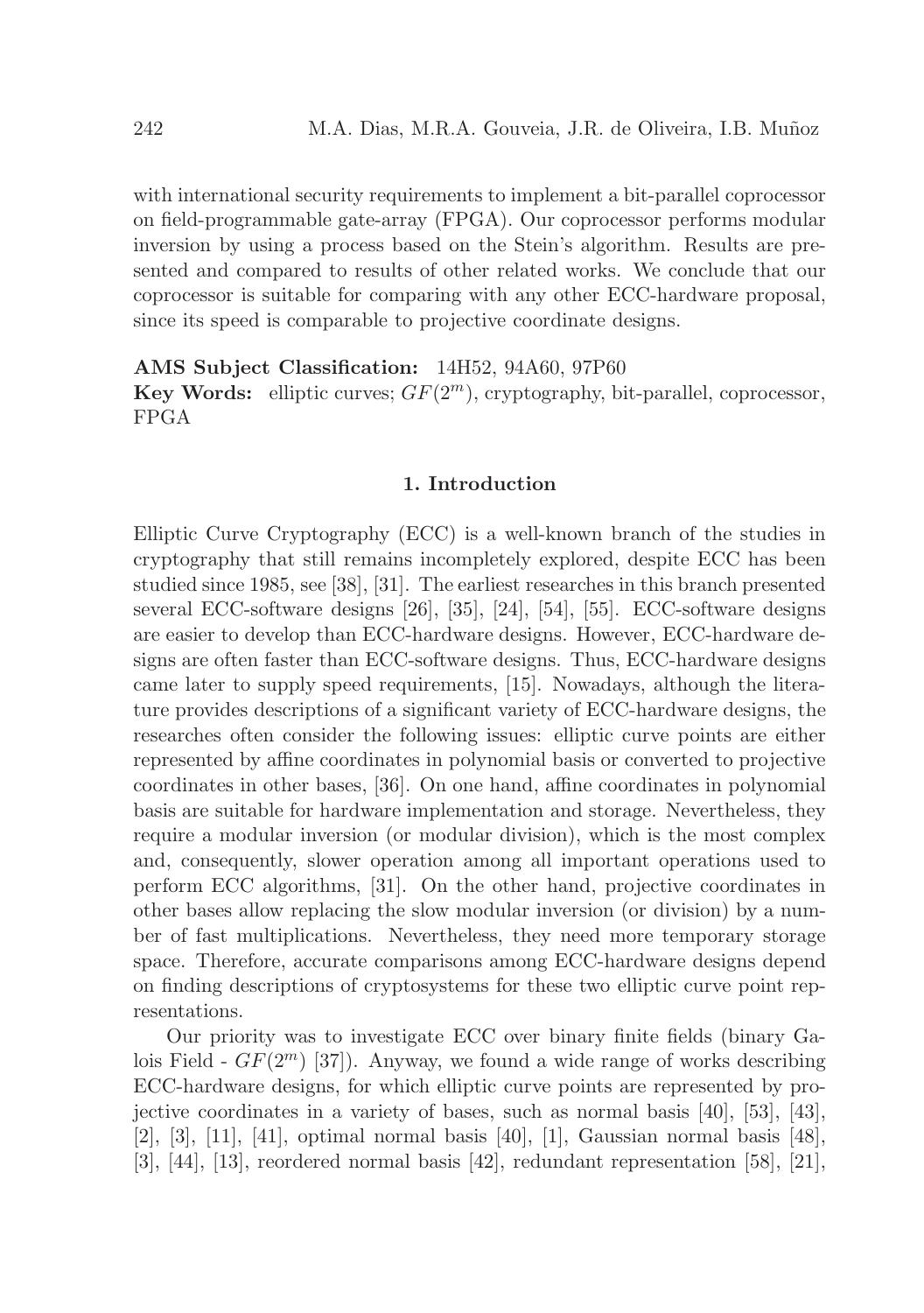[42], type II optimal normal basis [22], [56]. We also have verified that, while papers continuously and widely describe projective coordinate designs, affine coordinate designs still require more descriptions to allow performing more accurate comparisons among ECC-hardware designs. Although we found several works describing ECC-hardware designs, for which elliptic curve points are represented by affine coordinates in polynomial basis, there is still plenty of space for research in this area. For example, we did not find any work describing a coprocessor for  $ECC - GF(2<sup>m</sup>)$  based on affine coordinates in polynomial basis that presents a speed comparable to other ECC-hardware designs based on projective coordinates in other bases. In other words, our research allowed finding advantages in using affine coordinate designs and recognizing absences.

Recently published papers have showed some advantages in using affine coordinate designs. For example, researchers showed that affine coordinates provide more security than projective coordinates against side channel attacks and simple power attacks [20]. Moreover, other researchers showed that the usage of affine coordinates no longer offers significant disadvantages in comparison with projective coordinates, when the design uses an efficient modular inversion algorithm [50]. By studding other recently published papers, we recognized absences in ECC-hardware designs. For example, we found papers describing crypto-processors, such as [28], [32], [23], but none of these papers present bitparallel designs. A bit-parallel design often allows accelerating a cryptosystem. Bit-parallel designs have been published, such as in the papers [49], [46], but both papers only show designs of finite field multipliers, instead of processors or coprocessors. We found other descriptions of processors in [7], [12]. The processor in [7] uses finite field multiplications instead of either modular inversion or division, despite the published papers describing efficient division/inversion algorithms  $[57]$ ,  $[14]$ ,  $[59]$ ,  $[50]$ ,  $[12]$ . The processor in  $[12]$  was implemented on no-reconfigurable technology instead of field-programmable gate-array (FPGA), but ECC-hardware designs are more flexible when implemented on FPGAs than on no-reconfigurable technologies.

Since in the literature the majority of previous works describes ECC-hardware designs based on elliptic curve points represented by projective coordinates in a variety of bases, many researchers use to suppose that these designs are much faster than ECC-hardware designs based on elliptic curve points represented by affine coordinates in polynomial basis. Then, these researchers discourage developing ECC-hardware designs, such as a bit-parallel coprocessor for standard  $\text{ECC-}GF(2^m)$  on FPGA, for which elliptic curve points are represented by affine coordinates in polynomial basis. However, this paper proposes the design of a high-speed coprocessor for  $\text{ECC-}GF(2^m)$  based on affine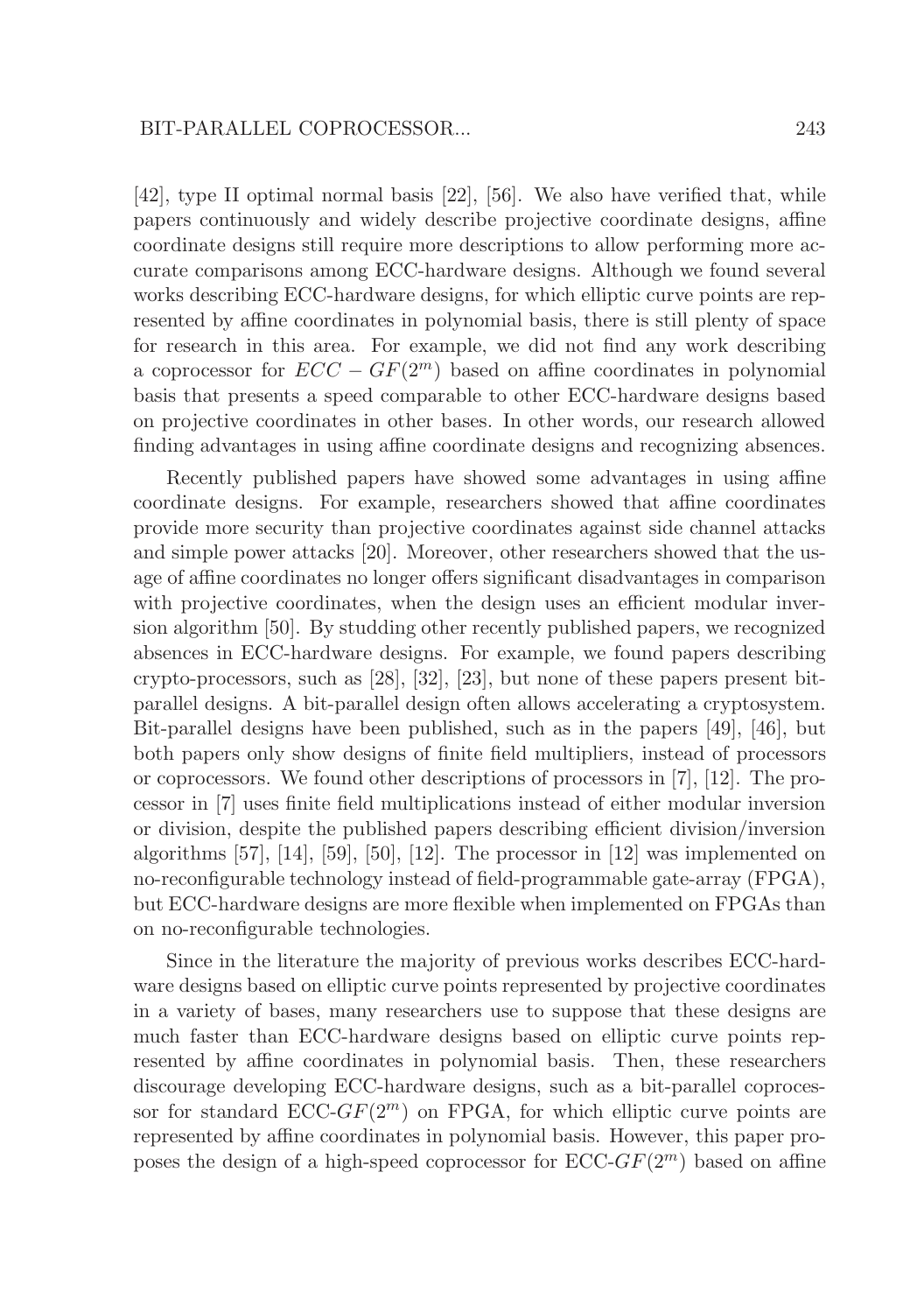coordinates in polynomial basis to show that this type of ECC-hardware design presents a speed comparable to projective coordinate designs. We chose elliptic curve parameters defined in standards, such as *NIST, IEEE P1363, IPSec, WAP, eCheck, ANSI X9.62* and *ANSI X9.63* [9], since these standards are in accordance with international security requirements. Our coprocessor speeds up modular inversion by using an efficient algorithm based on the Stein's algorithm [51]. It is a bit-parallel coprocessor, for which the speed is comparable to projective coordinate designs.

The remainder of this paper is organized as follows. A background about ECC is presented in Section 2. The design and the implementation of our bitparallel coprocessor are described in Section 3. The behavior of our coprocessor is commented in Subsection 3.1. Our results are presented in Section 4. Finally, discussion is presented in Section 5.

## 2. Elliptic Curve Cryptography Background

A binary finite field, also called binary Galois Field  $(GF(2<sup>m</sup>))$ , is a set of  $2<sup>m</sup>$ elements, each one represented by  $m + 1$  bits, [34]. Therefore, the finite field arithmetic operates over these elements. The method used to perform finite field operations depends on the manner that these elements will be interpreted, i.e., the method depends on the basis representation [29].

The usual representation is the polynomial basis. For the polynomial basis  $\{1, t, t^2, ..., t^{m-1}\}\$  of  $GF(2^m)$ , an element  $(a_{m-1}...a_2a_1a_0)$  represents the polynomial  $a_{m-1}t^{m-1} + ... + a_2t^2 + a_1t + a_0 \in GF(2^m)$ , where  $a_0, a_1, a_2, ..., a_{m-1} \in$  $GF(2)$ . For this basis, the finite field operations are followed by mod  $p(t)$ , where  $p(t)$  is an irreducible polynomial.

Now, let us consider x and y as any pair of elements in  $GF(2^m)$ . When x and y are presented as a pair of coordinates in the form  $(x, y)$ , they are representing any point by affine coordinates. In other words, we say that  $P$  is represented by affine coordinates whenever  $P$  is represented by a pair of coordinates in the form  $P=(P_x,P_y)$ .

For ECC- $GF(2^m)$ , the elliptic curve E is the set of all solutions  $(x, y)$  to the equation:

$$
y^2 + xy = x^3 + ax^2 + b,\tag{1}
$$

where  $x, y, a$  and b are elements of  $GF(2^m)$ , and b must be nonzero, see [27], [8].

ECC is based on the difficulties in solving the Elliptic Curve Discrete Logarithm Problem (ECDLP), [52]. In other words, finding  $k$ , given P and Q, where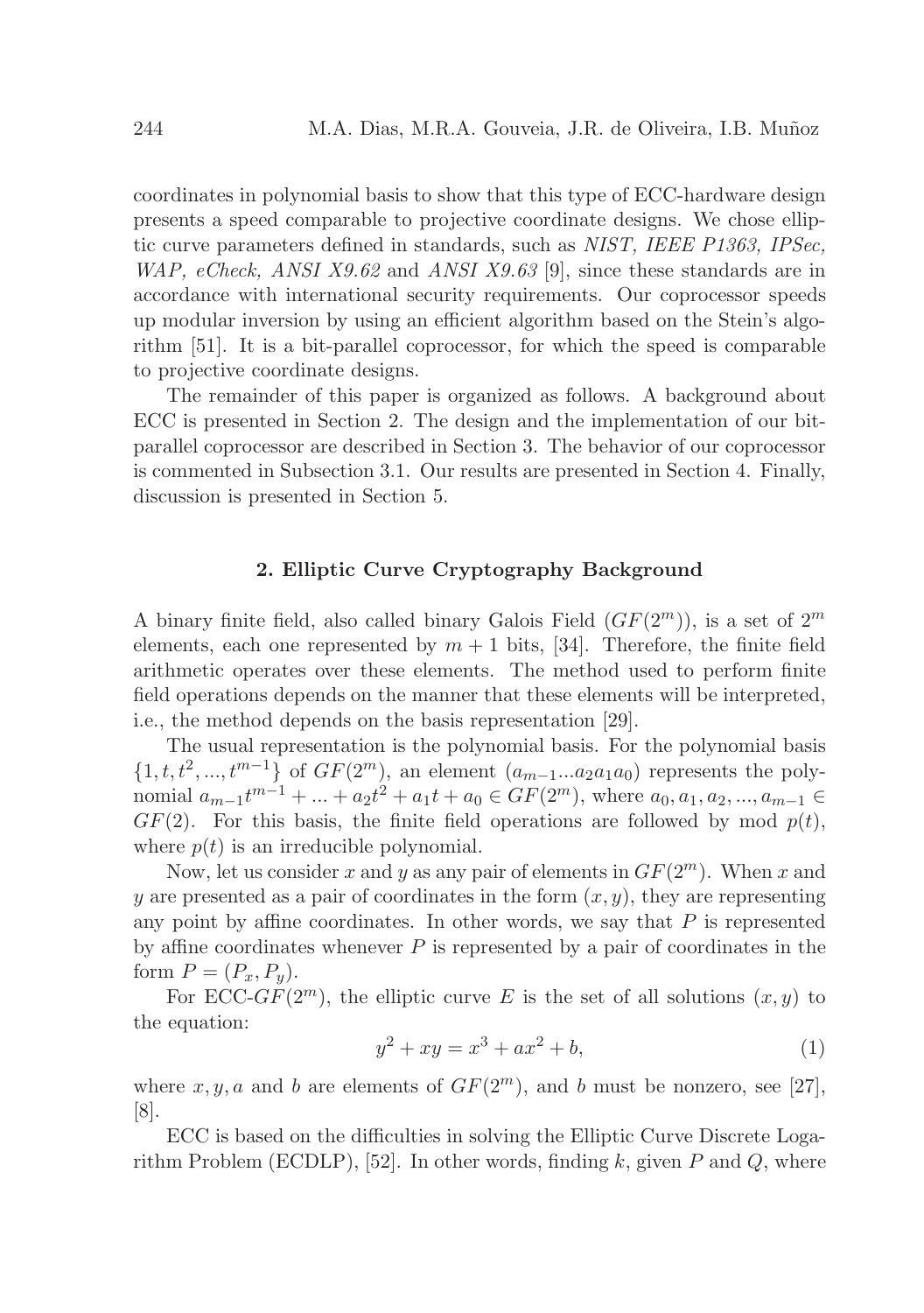## BIT-PARALLEL COPROCESSOR... 245

 $Q = kP$ , is a computationally intractable problem for large values of k in ECC. because the scalar multiplication  $(Q = kP)$  has an one-way solution [10].

Therefore, all algorithms based on ECC- $GF(2<sup>m</sup>)$  compute the point  $Q = kP$ on the elliptic curve E, where k is an integer and P and Q are points on  $E$  [39].

For example, we can compute  $Q = kP$  by using the Double-and-Add algorithm, that sweeps the binary decomposition of  $k$ , doubling on each digit (bit) and adding on digits equal to '1' (skipping the most significant digit '1') [25]:

$$
Q = 17P \Rightarrow Q = (10001)P \Rightarrow Q = (((2P)2)2)2 + P.
$$
 (2)

The result of each doubling or adding is a new point on  $E$  that, here, will be named either  $P'$  or  $Q$ .

Point doublings and point additions are based on the finite field arithmetic. They are composed by modular operations such as addition, multiplication, squaring and inversion, [34]. We perform these operations on coordinates of elliptic curve points. To double  $P' = (P'_x)$  $(x', P'_y)$  or add the points  $P = (P_x, P_y)$ and  $P' = (P'_x)$  $(x', P'_y)$  of an elliptic curve to obtain a new point  $Q = (Q_x, Q_y)$ , we use a single set of equations [16], as follows:

$$
S = F + ((G + P'_y) * (H + P'_x)^{-1}) \bmod p,
$$
 (3)

$$
Q_x = (S^2 + S + P_x + P'_x + a) \bmod p, \tag{4}
$$

$$
Q_y = (S * (P_x + Q_x) + P_y + Q_x) \bmod p, \tag{5}
$$

where:  $a$  defines an elliptic curve and  $p$  represents the irreducible polynomial;  $P'_x$  and  $P'_y$  $y'$  represent the coordinates of the point that will be doubled or added;  $P_x$  and  $P_y$  represent the coordinates of a standardized point P, defined by [9];  $Q_x$  and  $Q_y$  represent the coordinates of a new point  $Q$ ;  $F = P_x$ ,  $G = 0$  and  $H = 0$ , for point doublings, while for point additions, we have  $F = 0$ ,  $G = P_y$ and  $H = P_x$  [16].

For the Eq. (3)-(5), we also consider: if  $P_x = 0$  and  $P_y = 0$ , then  $Q = P'$ ; if  $P'_x = 0$  and  $P'_y = 0$ , then  $Q = P$ ; if  $P = P' = 0$ , then  $Q = 0$ , i.e., Q is a point in the infinity. The point  $Q$  will be in the infinity in two other conditions: if  $P_x = 0$ , for point doublings; if  $P_y = P'_y$  $y'$ , for point additions.

In our coprocessor, we implemented each operation of the finite field arithmetic used in Eqs. (3)-(5): addition, square, multiplication, module and modular inversion.

Addition is performed by an ordinary *xor* logic operation and is represented by the operator " + ". We implemented addition as follows: if  $A = A(t)$ ,  $B =$  $B(t) \in GF(2^m)$ , then

$$
C \equiv (A + B) \mod p(t). \tag{6}
$$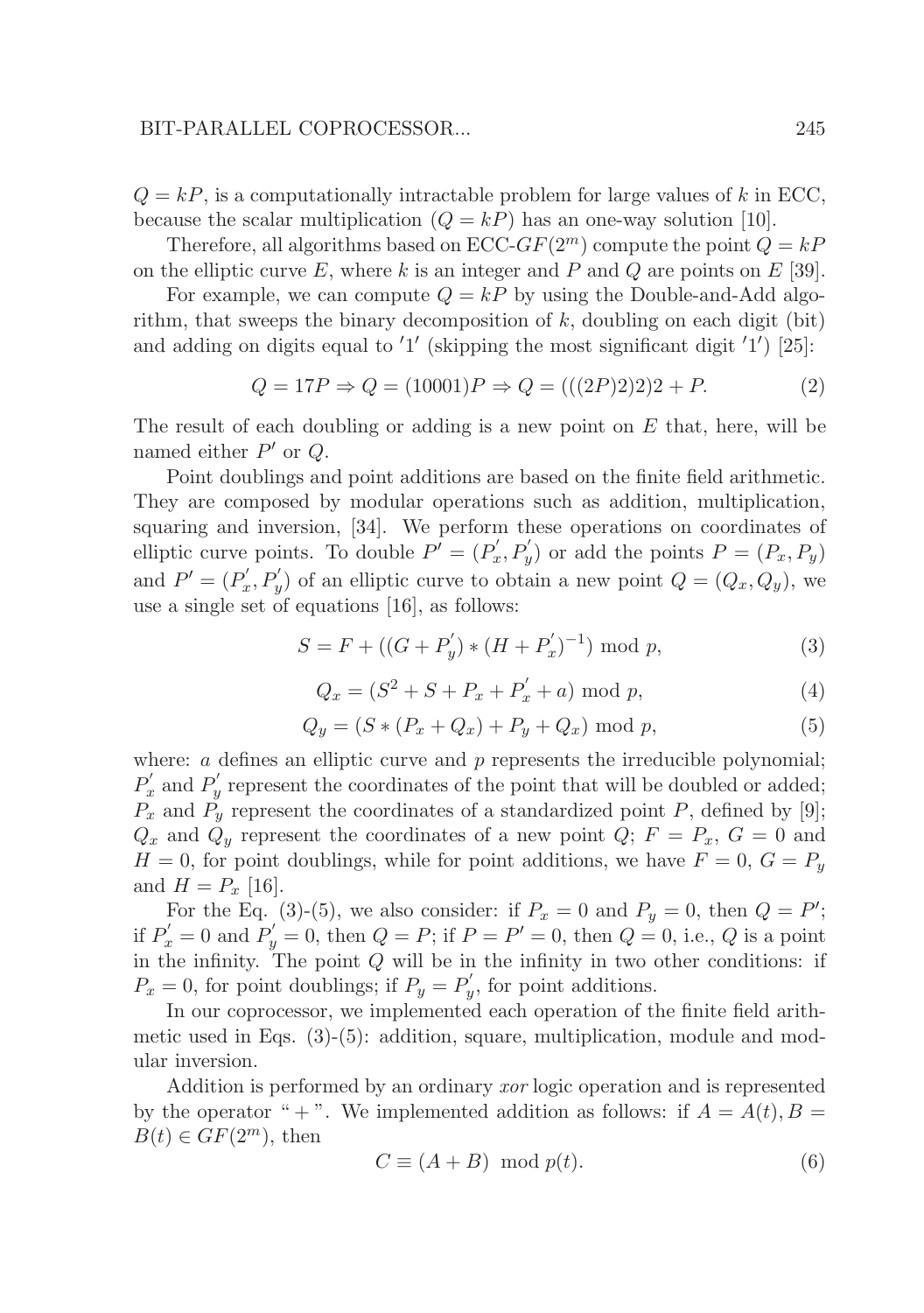Square is represented by  $A^2$  and uses a straightforward algorithm. We perform this operation by inserting a bit '0' between each bit of A. We implemented square as follows: if

$$
A(t) = a_{m-1}t^{m-1} + a_{m-2}t^{m-2} + \ldots + a_1t + a_0,
$$
\n<sup>(7)</sup>

then

$$
[A(t)]^2 = a_{m-1}t^{2m-2} + a_{m-2}t^{2m-4} + \dots + a_1t^2 + a_0.
$$
 (8)

Multiplication is represented by " $*$ " and uses a simple algorithm based on a loop, for which each iteration performs a shift left followed by a *xor*. We implemented multiplication as follows: if  $A = A(t), B = B(t) \in GF(2^m)$  is given by

$$
A(t) = \sum_{i=0}^{m-1} a_i t^i = a_{m-1} t^{m-1} + a_{m-2} t^{m-2} + \dots + a_1 t + a_0 \tag{9}
$$

and

$$
B(t) = \sum_{i=0}^{m-1} b_i t^i = b_{m-1} t^{m-1} + b_{m-2} t^{m-2} + \ldots + b_1 t + b_0, \qquad (10)
$$

then the multiplication  $A * B = A(t) * B(t)$  is given by

$$
C(t) = \sum_{i=0}^{m-1} c_i t^i = [A(t) \cdot B(t)] \mod p(t).
$$
 (11)

Therefore, we perform the multiplication as a sequence of additions over  $GF(2)$ , as follows:

Consequently, considering  $A(t) = (a_{m-1}, a_{m-2}, \ldots, a_1, a_0)$  and defining  $D_i =$  $(d_{m-1}^i, d_{m-2}^i, \ldots, d_1^i, d_0^i)$ , for  $i = 0, 1, \ldots, m-1$ , by

$$
D_i = \begin{cases} (0,0,\dots,0) & \text{if } b_i = 0, \\ (a_{m-1}, a_{m-2},\dots, a_1, a_0) & \text{if } b_i = 1, \end{cases}
$$

we obtain

$$
A(t) * B(t) = (r_{2m-1}, r_{2m-2}, \dots, r_j, \dots, r_1, r_0)
$$
\n(12)

with  $r_j = \left(\sum_{j=1}^j \right)$  $i=0$  $d_{j-i}^i$  $\setminus$ mod 2, for  $j = 0, 1, ..., m - 1$ , and  $r_j =$  $\sqrt{ }$  $\overline{1}$  $\sum^{m-1}$  $i=j-(m-1)$  $d_{j-i}^i$  $\setminus$ | mod 2, for  $j = m, m + 1, ..., 2m - 1$ .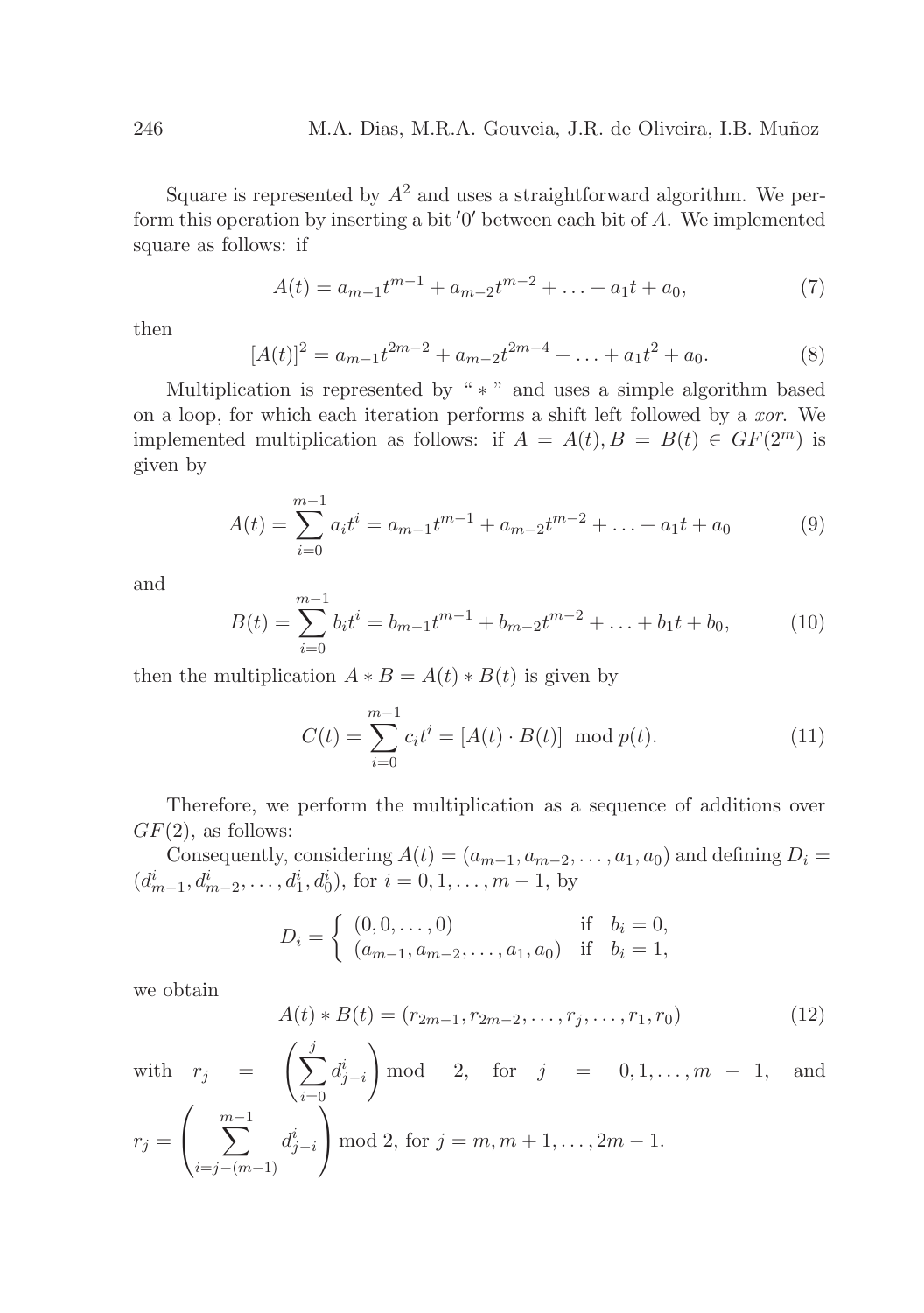We used VHDL [47] to describe the aforementioned operations of the Eq.  $(3)-(5)$  for our coprocessor.

Modular inversion is the most complex and, consequently, slower operation among all operations of the finite field arithmetic, [31]. Our coprocessor performs modular inversion by using Algorithm 1. Algorithm 1 is based on the Stein's algorithm [51] and is similar to the modular division algorithm described by Wu et al. in [57]. We have chosen Algorithm 1 for modular inversion, since this algorithm presents high performance and a straightforward implementation in hardware.

Algorithm 1. Modular Inversion (MI)

**Input** :  $A = P'x$ ,  $B = p$ ,  $U = 1$ ,  $V = 0$ ,  $DCC = 2$ ,  $Flag = 1$ ,  $slice = 2m - 1$ Output :  $(P'_x)$  $(x')^{-1}$ 1 : while slice  $> 0$ 2 : if  $A_0 = 1$ 3 : if  $Flag = 1$  and  $DCC_0 = 0$ 4 :  $(A = A + B, B = A, U = U + V, V = U,$  $Flag = 0$ 5 : else 6 :  $(A = A + B, B = U + V)$ 7 : endif 8 : endif 9 :  $(A = A/2, U = (U/2) \mod p)$ 10 : if  $Flag = 0$  and  $DCC_0 = 0$ 11 :  $DCC = DCC/2$ 12 : else 13 :  $(DCC = (DCC * 2), Flag = 1)$ 14 : endif  $15:$  slice = slice - 1 16 : endwhile

For Algorithm 1,  $P'_x$  $x'$  and p are, respectively, the value that must be inverted and the irreducible polynomial. The three operations  $+$ ,  $/2$  and  $*2$  represent, respectively, a *xor*, a shift right and a shift left. More details about Algorithm 1 and about the origin of the values attributed to the variables in the first line are found in [57].

Fig. 1 shows Algorithm 1 implemented as a bit-sliced circuit. In other words, the circuit for modular inversion is composed by smaller bit-width circuits,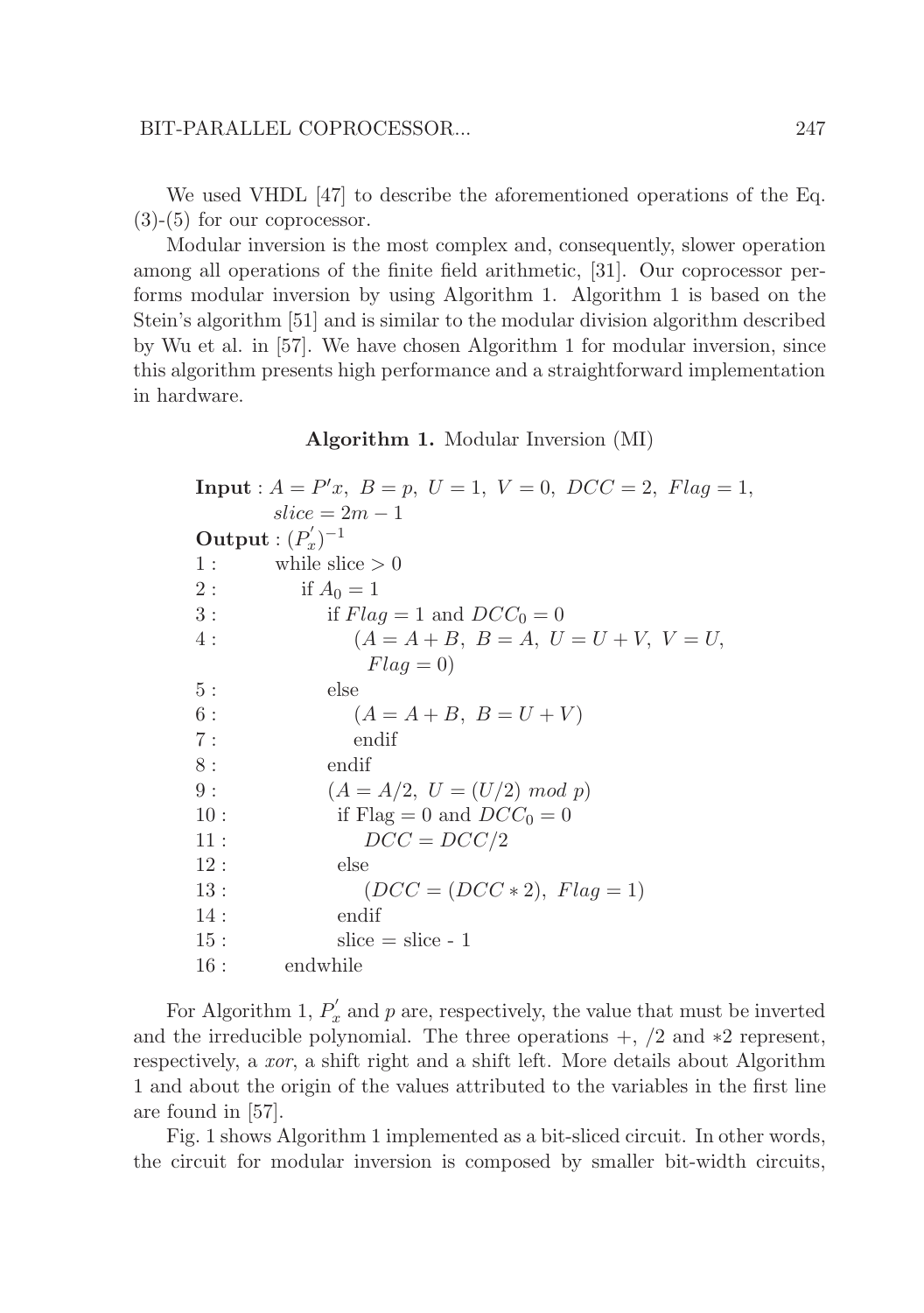arranged side by side, to form a longer word-length circuit. It processes one bit-field or bit-slice at time. The chained circuits are able to process the full word-length required by the ECC-based software. In this work, a bit-slice is exactly equivalent to a single iteration of Algorithm 1. Whereas Algorithm 1 requires at most  $2m - 1$  iterations to perform a modular inversion, we need to link, serially,  $2m - 1$  bit-slices in the case of developing a combinatorial circuit to perform modular inversion. Therefore, the bit-sliced circuit for modular inversion is formed by  $2m - 1$  bit-width circuits (bit-slices), grouped side by side, to compose a circuit able to invert a  $P'_x$  $\int_{x}^{\prime}$  of  $2m-1$  bits. The outputs of the first bit-slice are connected to the inputs of the second bit-slice; the outputs of the second bit-slice are connected to the inputs of the third bit-slice and so on. The inputs of the bit-slice 1 start as follows:  $Ain = P'x$ ,  $Bin = p$ ,  $Uni =$ 1,  $V$ *in* = 0,  $DCC$ *in* = 2,  $Flag$ *in* = 1,  $slice = 2m-1$  [57]. The bit-slice  $2m-1$ presents the modular inverse of  $P'_x$  $y'_x$  in *Vout*. We implemented Algorithm 1 as a bit-sliced circuit, since it is the easiest way to implement large circuits. The circuit for modular inversion is large, since we designed this circuit to prioritize the speed to the detriment of the area, attending to the proposed high-speed requirement.



Figure 1: Bit-sliced circuit for modular inversion.

Fig. 2 shows the schematic of each bit-slice of the circuit for modular inversion. In Fig. 2, (a) represents that each bit-slice has six inputs and six outputs [57]: *Ain, Bin, Uin, Vin, DCCin, Aout, Bout, Uout, Vout* and *DCCout* (all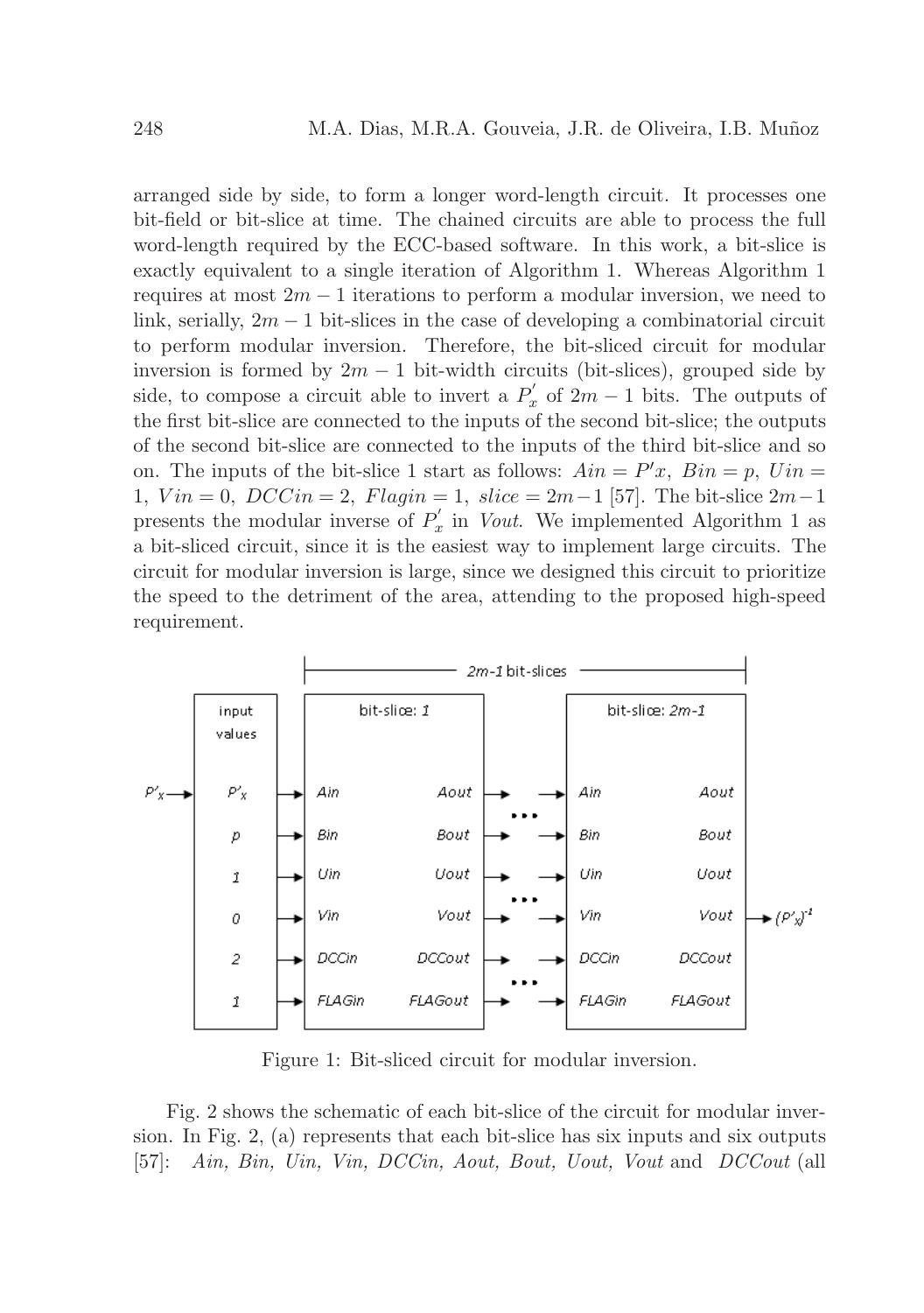of them are m + 1 bits wide); *FLAGin* and *FLAGout* (they are both one bit wide). Moreover, in Fig. 2, (b), (c), (d), (e), (f) and (g) represent the logic correspondent to a single iteration of Algorithm 1.

#### 3. Design and Implementation of the Proposed Coprocessor

Our coprocessor is a hardware unit that helps any ECC based software speeding up the computation of  $Q = kP$ . It computes  $Q = kP$  in high speed, because we implemented the aforementioned finite field operations as digital circuits. We designed our coprocessor to be implemented on FPGAs and to be used on a PC-board adapter.

Fig. 3 presents the basic diagram of the PC-board adapter containing our coprocessor. Fig. 3 shows the on-board elements and the PC's components that communicate with the adapter. Our coprocessor is composed by independent circuits working together. These circuits were implemented on Altera's EP2S180F1020C4 and EP2S90F1508C3 FPGAs, due to high speed and density requirements [5], [6]. The former implements the modular inversion showed by Eq. (3); the latter implements the remainder of operations showed by Eq. (3)-(5), i.e., multiplication, module, square and addition. Moreover, the latter implements the Double-and-Add algorithm, a random number generator (*RNG*) [33], general purpose registers and the logic of the bus interface. Inputs  $P'_x$  $x \text{ and}$  $P'_u$  $p'$ , receive  $P'=(P'_x)$  $Q'_x, P'_y$ ). Outputs  $Q_x$  and  $Q_y$  inform  $Q = (Q_x, Q_y)$ .

The PC-board adapter receives data through the PC data bus (PCI) that is w bits wide ( $w = 32$  or  $w = 64$ ). The data is sent to the PC-board adapter, for example, by a software executing the Diffie-Hellman key-exchange model in the CPU [27].

The data received by the PC-board adapter is a point in the form  $P' =$  $(P'_\alpha$  $x'_{x}, P'_{y}$ ). Each data is  $2(m+1)$  bits wide, i.e.,  $m+1$  bits by coordinate of the point  $P'$ , where m represents the finite field.

Thus, the point  $P' = (P'_x)$  $x'$ ,  $P'_y$ ) arrives at the PC-board adapter fragmented in  $2(m+1)/w$  parts, where w represents the width (in bits) of the PC data bus. The point  $P' = (P'_x)$  $(x', P'_y)$  is rebuilt and stored in the input register, from the less significant  $w$  bits to the more significant ones.

#### 3.1. Behavior of the Proposed Coprocessor

The behavior of the PC-board adapter and the flow of data through its components is presented by Fig. 4. Fig. 4 shows that the cryptographic algorithm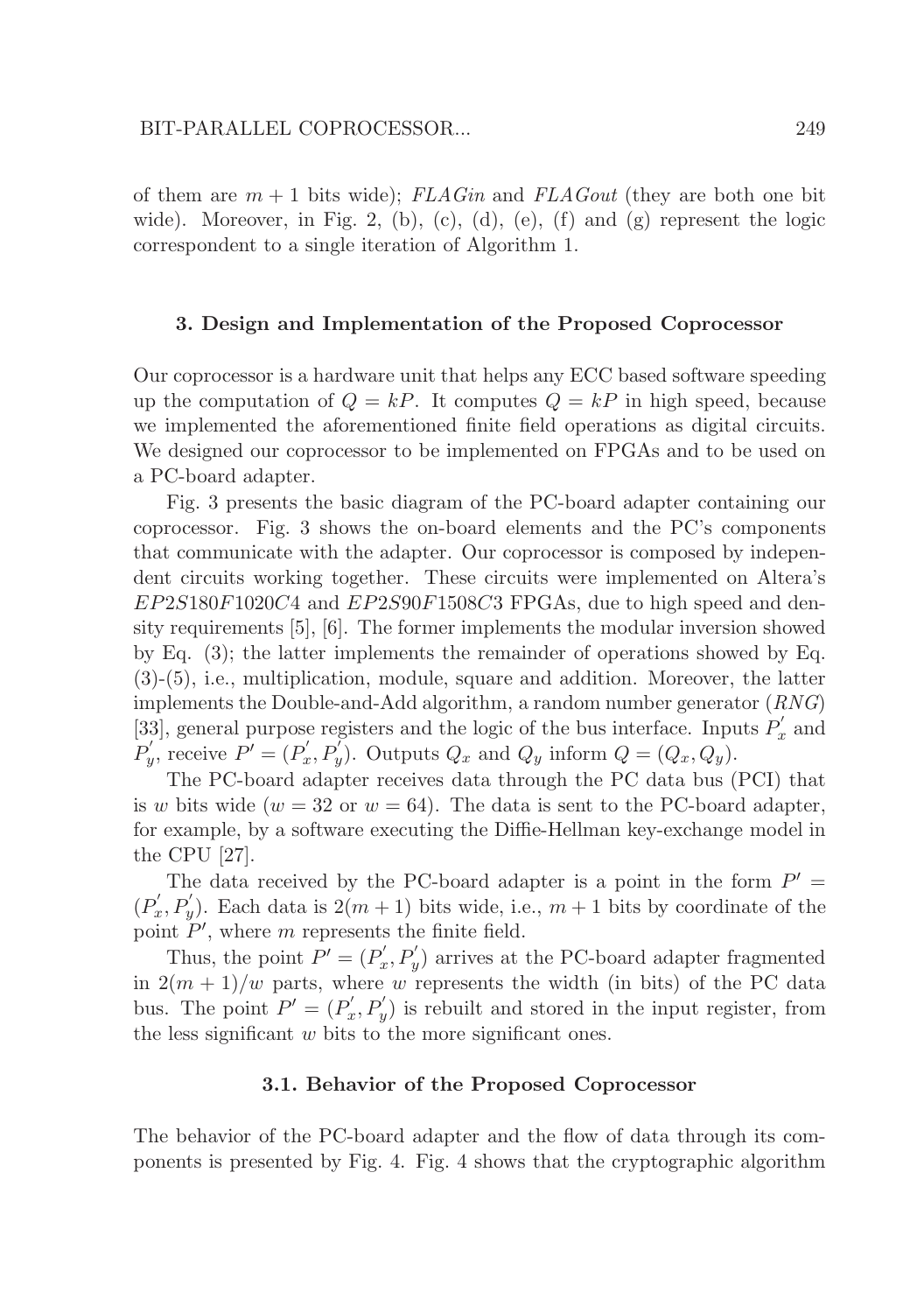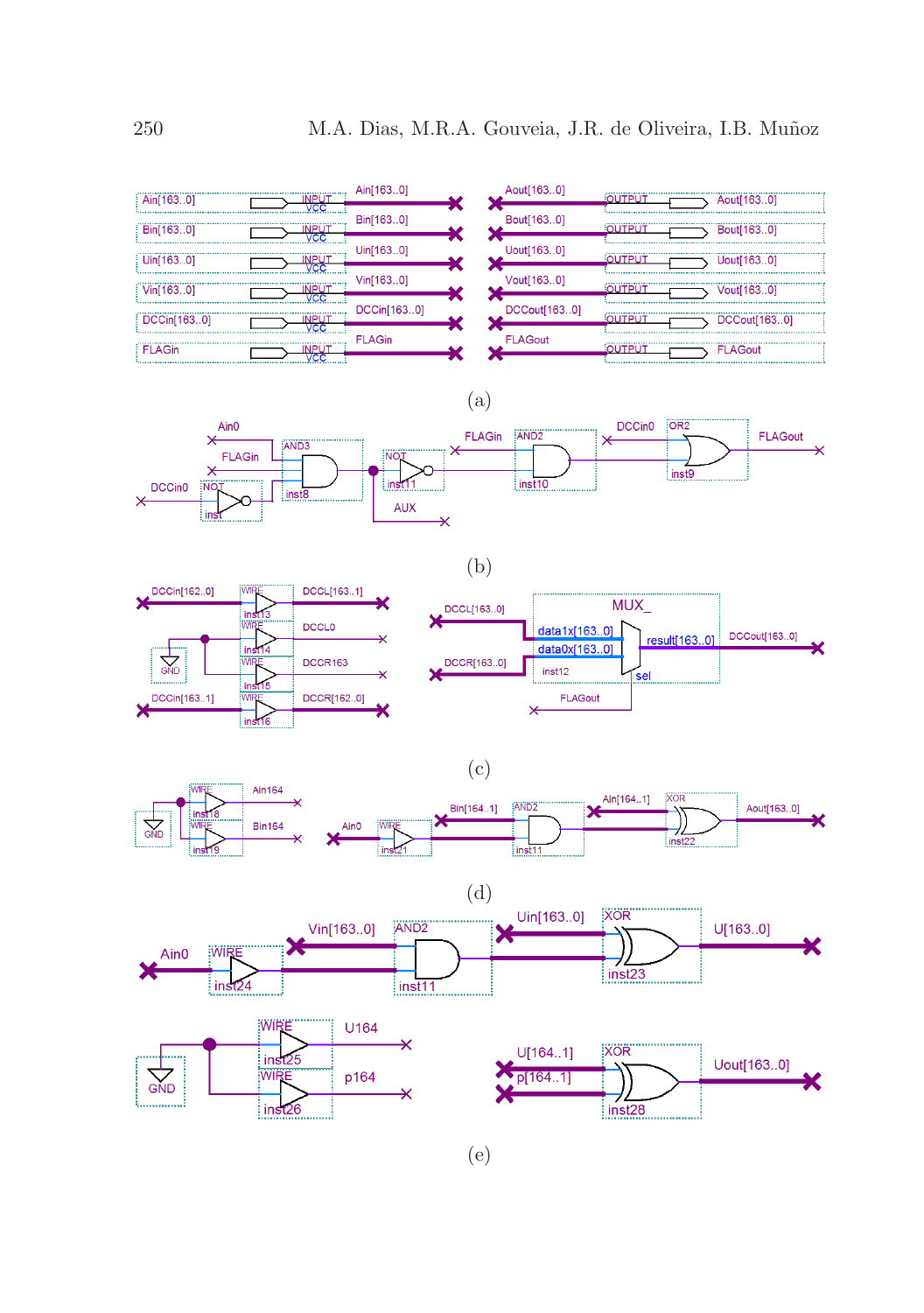

Figure 2: Schematic of each bit-slice of the circuit for modular inversion.



Figure 3: Basic diagram of the PC-board adapter.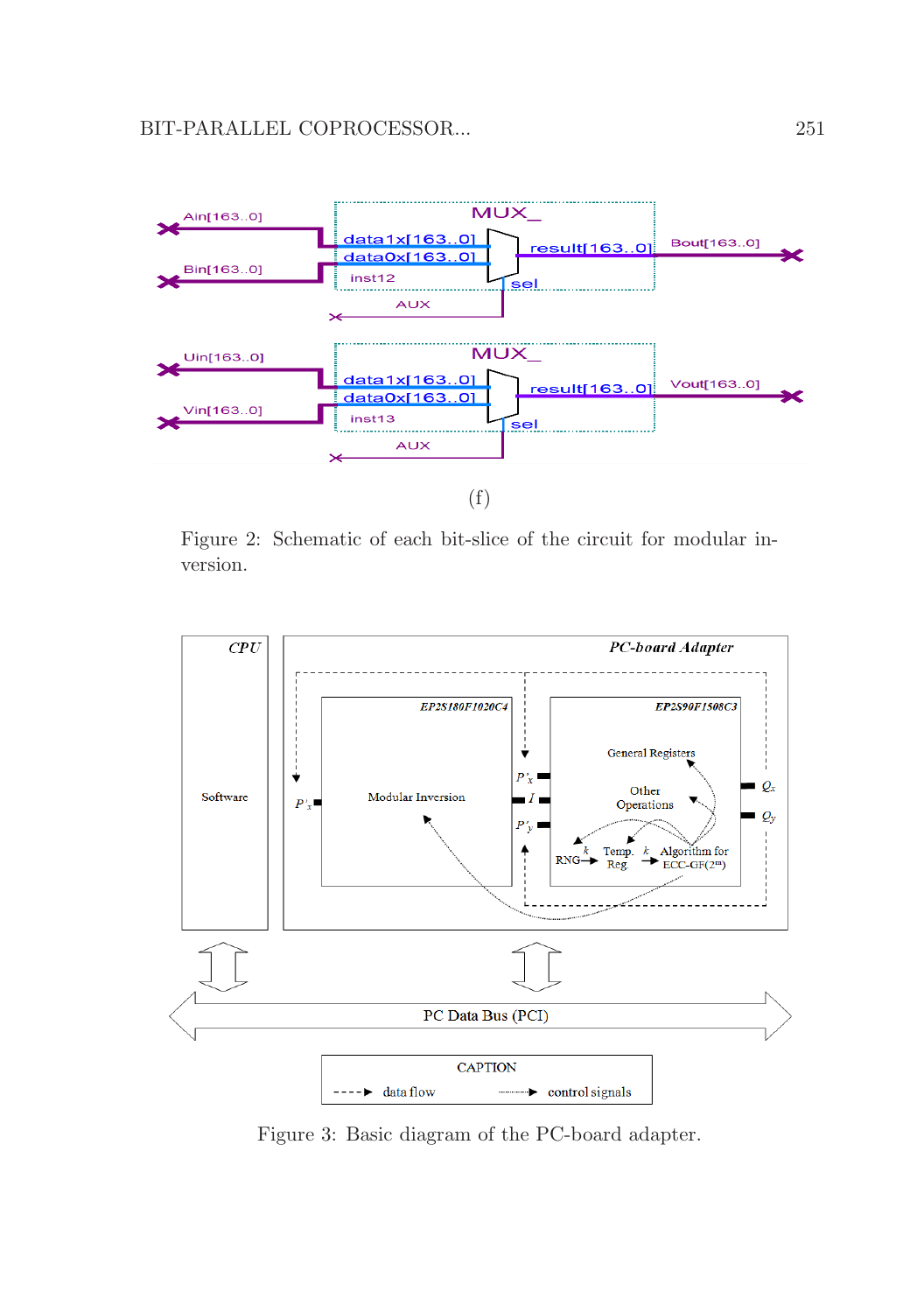![](_page_11_Figure_1.jpeg)

Figure 4: Data flow of the PC-board adapter presented by Fig. 3.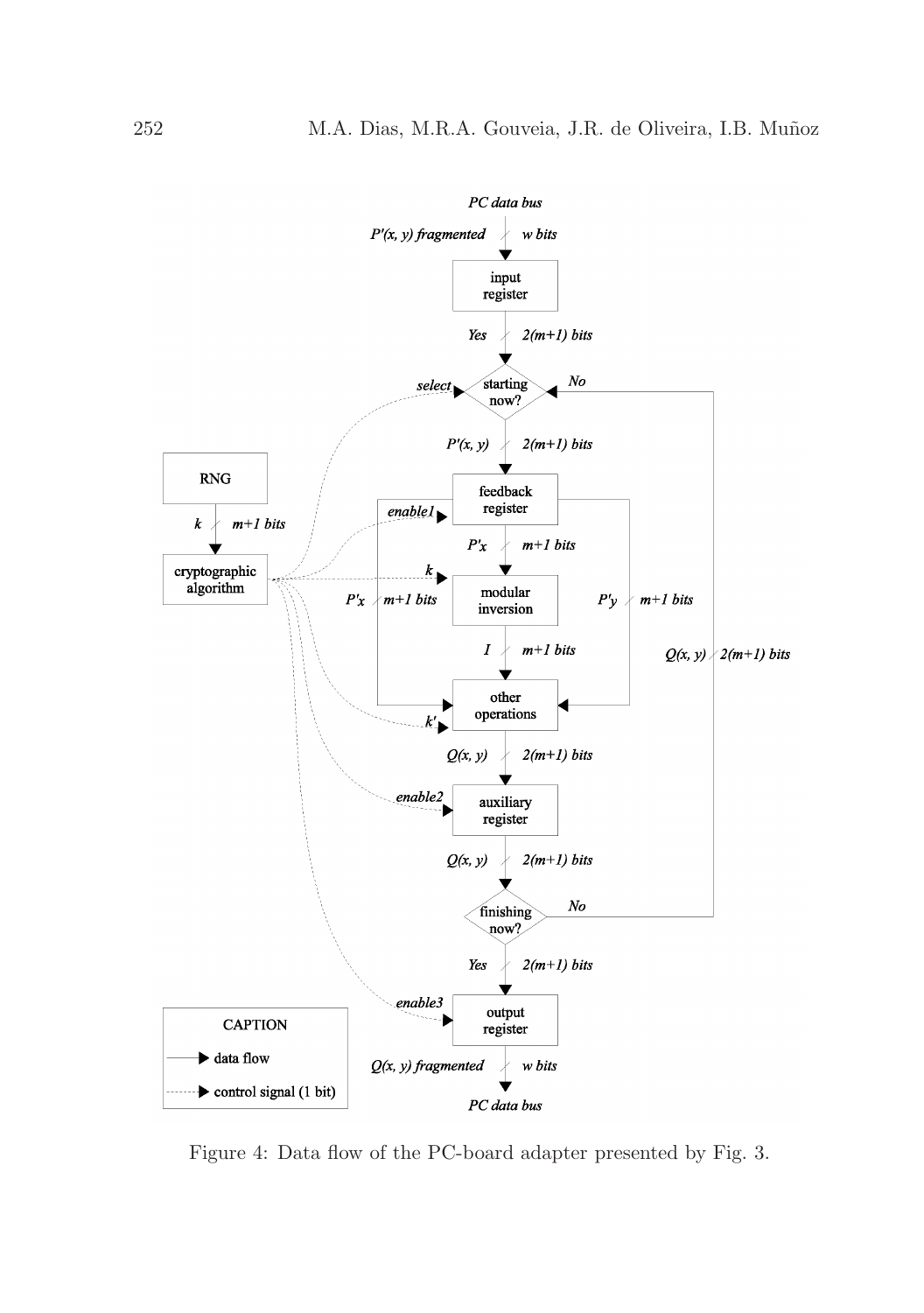(Double-and-Add) generates signals to control point doublings, point additions and the flow of data. We have chosen the Double-and-Add as the cryptographic algorithm, since the implementation of the Double-and-Add in hardware is straightforward. The Double-and-Add receives the  $m+1$  bits wide value k from a random number generator  $(RNG)$ . It analyzes each bit of k to generate the control signals  $k'$ , select and enable. The Double-and-Add performs a point doubling for  $k' = 0'$  and a point addition for  $k' = 1'$ . For select = '1',  $P' = (P'_x)$  $(x', P'_y)$  goes from the input register to the feedback register; for select = ′0 ′ , the PC-board adapter performs a process of feedback. The signals enable allow enabling or disabling the input of data into the registers.

At the moment when the Double-and-Add starts working, the point  $P' =$  $(P'_\mathcal{I})$  $(x', P'_y)$  goes from the input register to the feedback register, passing through a multiplexer between these two registers. Otherwise, a partial point  $Q =$  $(Q_x, Q_y)$ , goes from the auxiliary register to the feedback register, as explained later in this section. Anyway, any point in the feedback register is named  $P' = (P'_x)$  $x'$ ,  $P'_y$ ). After stored in the feedback register, the coordinates  $P'_x$  $P'_x$  and  $P'_y$  $\overline{y}$ go to different ways.

First, the coordinate  $P'_x$  $x'$  goes to a combinatorial circuit to be inverted. In other words, this circuit uses the coordinate  $x$  of  $P'$  to perform  $I$ , where  $I=(P'_x)$  $(x')^{-1}$  mod p. The modular inversion is part of Eq. (3).

Next, the coordinates x and y of P' and the modular inverse of  $P'_x$  $x'$  (the value I) go to the circuit responsible to perform all the other operations present in the Eq.  $(3)-(5)$ .

By passing  $P' = (P'_x)$  $x'$ ,  $P'_y$ ) through these two circuits, the PC-board adapter calculates a point  $Q = (\tilde{Q}_x, Q_y)$  that will be stored in an auxiliary register. This point  $Q = (Q_x, Q_y)$  represents either a final or a partial result, depending on the step reached while processing the cryptographic algorithm.

When  $Q = (Q_x, Q_y)$  is a partial result, it goes to the feedback register, through the multiplexer "start?". This process of feedback is repeated several times, following the logic of the Double-and-Add, while the final point  $Q =$  $(Q_x, Q_y)$  is not found. In other words, the Double-and-Add uses the value k to determine the number of doublings and additions required to find  $Q = kP$ .

At the end of the process, the final point  $Q = (Q_x, Q_y)$  goes to the output register. From this register,  $Q = (Q_x, Q_y)$  is fragmented in  $2(m+1)/w$  parts and goes to the PC data bus. Thus, the software executing in the CPU, finally, receives the point  $Q = (Q_x, Q_y)$ .

Summarizing, some software requiring to perform a scalar multiplication is executed by the CPU of a PC. This software needs a point Q that is found by calculating the  $Q = kP$  equation. To achieve a better performance, the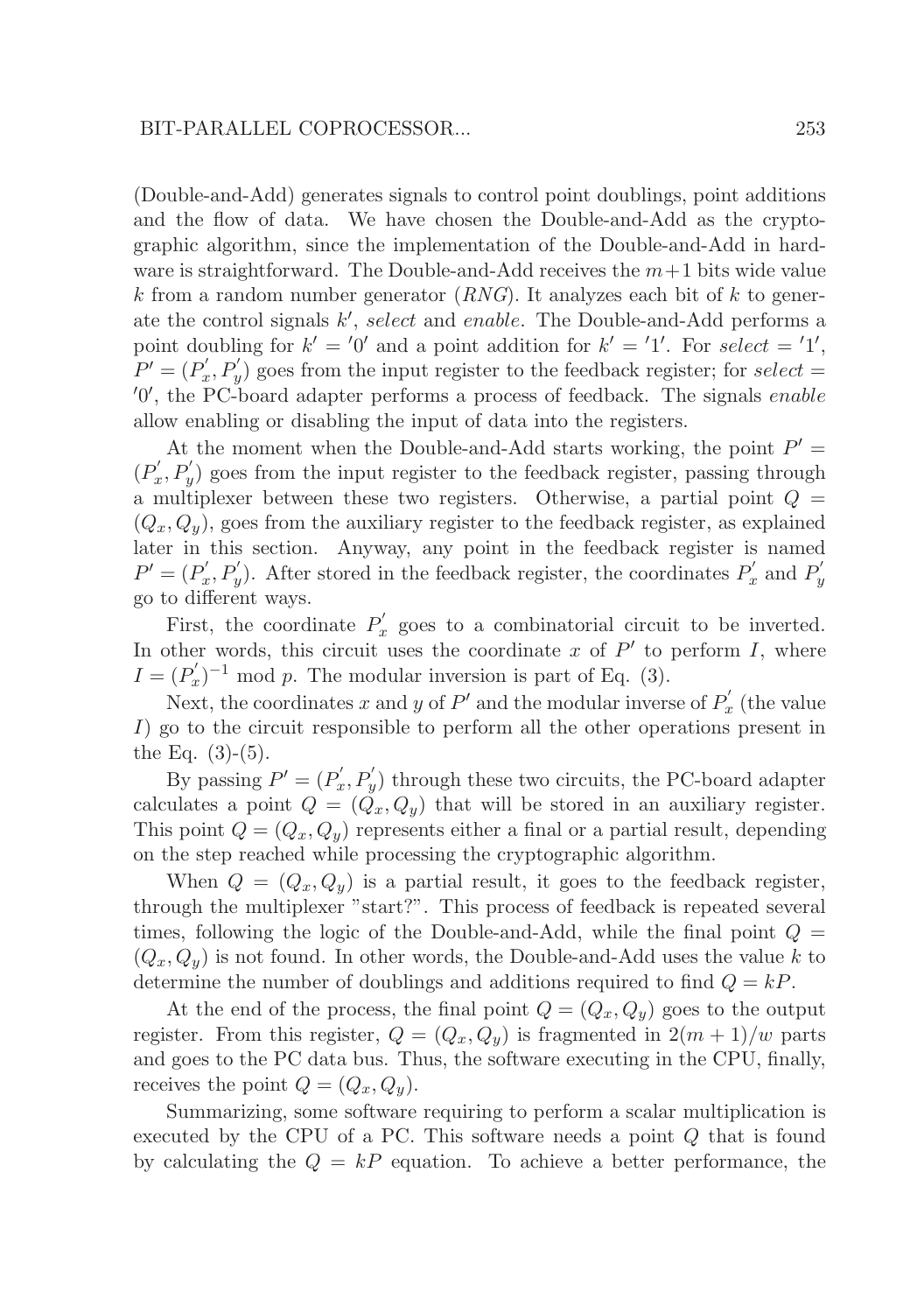software calls our coprocessor to perform the  $Q = kP$  operation. When the adapter starts working, the software sends the point  $P'$  to the adapter through the PC data bus. In the adapter, the integer  $k$  is generated by a random number generator ( $RNG$ ). The circuits use the integer  $k$  and the point  $P'$  to calculate  $Q = kP'$ . At the end of the process, the adapter sends the point Q back to the software through the PC data bus. Aided by our coprocessor, this software obtains the point  $Q = kP$  significantly fast.

## 4. Results

Since we have not found any previous work describing a bit-parallel coprocessor for standard  $\text{ECC-}GF(2^m)$  on FPGA, for which elliptic curve points are represented by affine coordinates in polynomial basis, comparisons among this specific type of design with other ECC-hardware designs were unknown until this moment. Therefore, to compare the speed of our coprocessor with other hardware designs: first, we implemented a prototype of our coprocessor on Altera's EP2S180F1020C4 and EP2S90F1508C3 FPGAs that run at 250 MHz [5], [6]; second, we found the number of clock cycles required to calculate different operations in our circuit; next, we searched for the computation time required to perform  $Q = kP$  for different hardware designs. Our coprocessor used the following parameters recommended by [9] to define the elliptic curve points over  $GF(2^{163})$ :

 $p: X^{163} + X^7 + X^6 + X^3 + 1$ 

a : 00000000000000000000000000000000000000001 (hexa.)

X : 3F0EBA16286A2D57EA0991168D4994637E8343E36 (hexa.)

Y : 0D51F BC6C71A0094F A2CDD545B11C5C0C797324F1 (hexa.)

where  $a$  is used to define an elliptic curve,  $p$  represents the irreducible polynomial, x and y represent the coordinates of the point  $P$ . These parameters represent a single set among all sets of parameters recommended by [9] for  $GF(2^{163})$ , which was randomly chosen for this work.

The platform used to develop and simulate the circuits of our coprocessor was the Quartus II v5.0 of Altera [4].

Table 1 presents the number of clock cycles required by our coprocessor to calculate, respectively: the modular inversion operation of Eq. (3); all the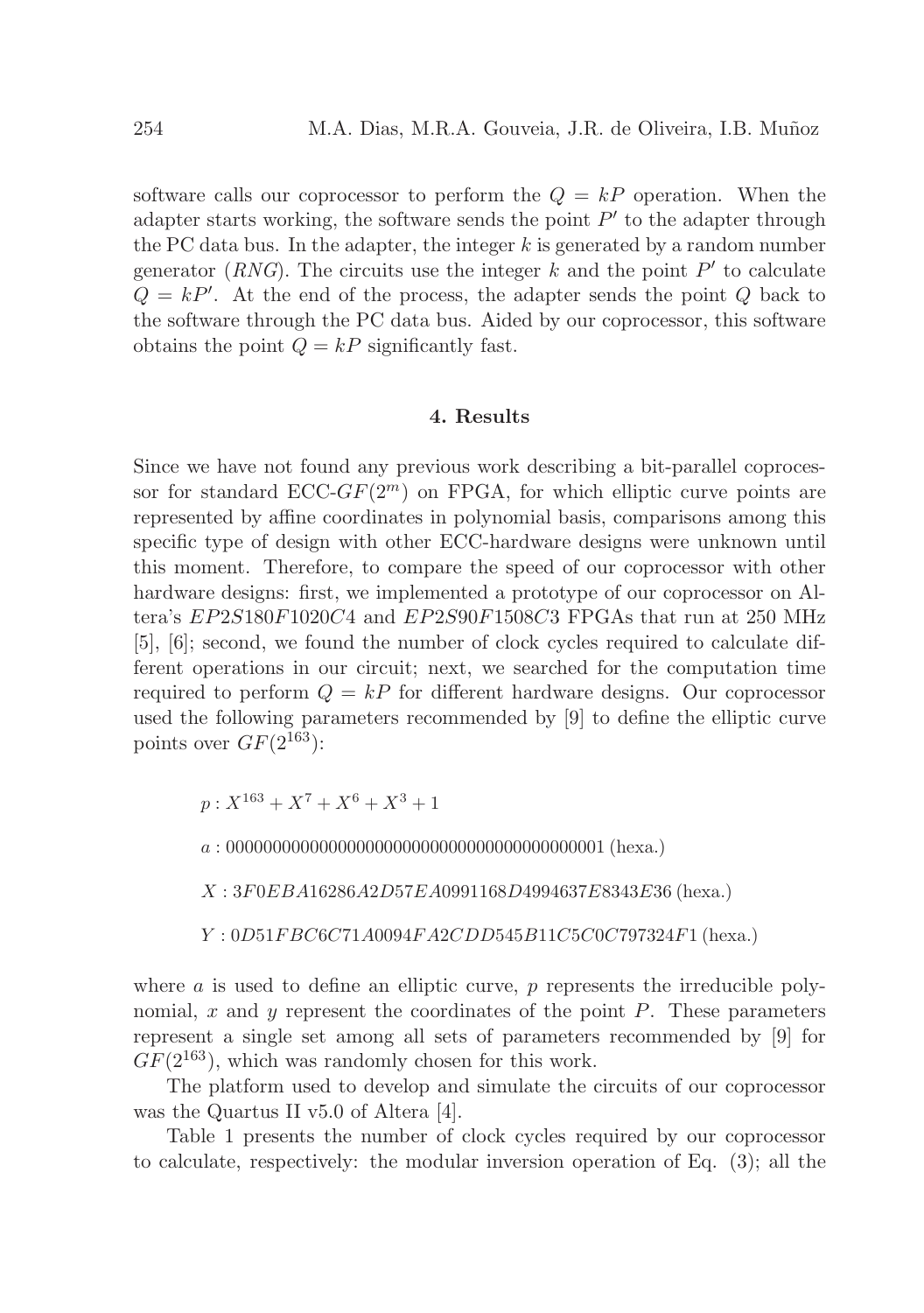other operations of Eq.  $(3)-(5)$ ; either a point doubling or a point addition; the  $Q = kP$  operation (to calculate  $Q = kP$ , our coprocessor needs to perform m operations (point doublings or point additions) in average, where  $m$  represents the finite field).

| Finite | <b>Clock</b>     | Clock     | Clock    | Clock         |
|--------|------------------|-----------|----------|---------------|
| Field  | Cycles           | Cycles    | Cycles   | Cycles        |
|        | for              | for       | for      | for           |
|        | Modular          | Other     | Either   | <b>Scalar</b> |
|        | <b>Inversion</b> | Operat.   | Point    | Multiplic.    |
|        |                  | of Eq.    | Doubling | $Q = kP$      |
|        |                  | $(3)-(5)$ | or Point | (in Average)  |
|        |                  |           | Addition |               |
|        | 123              | 31        | 154      | 25,013        |

Table 1: Number of clock cycles required by our coprocessor

The number of clock cycles required by our coprocessor to calculate either a point doubling or a point addition is equivalent to the sum of the values presented by Column 2 and Column 3. The  $Q = kP$  is calculated multiplying the number of clock cycles required to calculate either a point doubling or a point addition by the average number of operations used to calculate  $Q =$ kP. For achieve this results, our coprocessor uses 329 pins and occupies an area of 216,288 ALUTs (adaptive look-up tables), 270,360 LEs (equivalent logic elements) of two FPGAs that run at 250 MHz [5], [6].

Table 2 shows the computation time required to perform  $Q = kP$  for different hardware designs. These designs use elliptic curve points represented either by projective or affine coordinates.

| Design          | <b>Finite Field</b> | Technology  | $Q = kP$ (ms) |
|-----------------|---------------------|-------------|---------------|
| 53              | $GF(2^{155})$       | <b>FPGA</b> | 18.40         |
| 45 <sup>1</sup> | $GF(2^{167})$       | <b>FPGA</b> | 0.21          |
| 17              | $GF(2^{163})$       | <b>FPGA</b> | 0.14          |
|                 | $GF(2^{163})$       | <b>FPGA</b> | 0.80          |
| 12              | $GF(2^{163})$       | <b>FPGA</b> | 0.44          |
| -41'            | 163<br>GF           | <b>FPGA</b> | 0.25          |
| Our Coprocessor | $\sqrt{2163}$       | <b>FPGA</b> | 0.10          |

Table 2: Computation time required to perform  $Q = kP$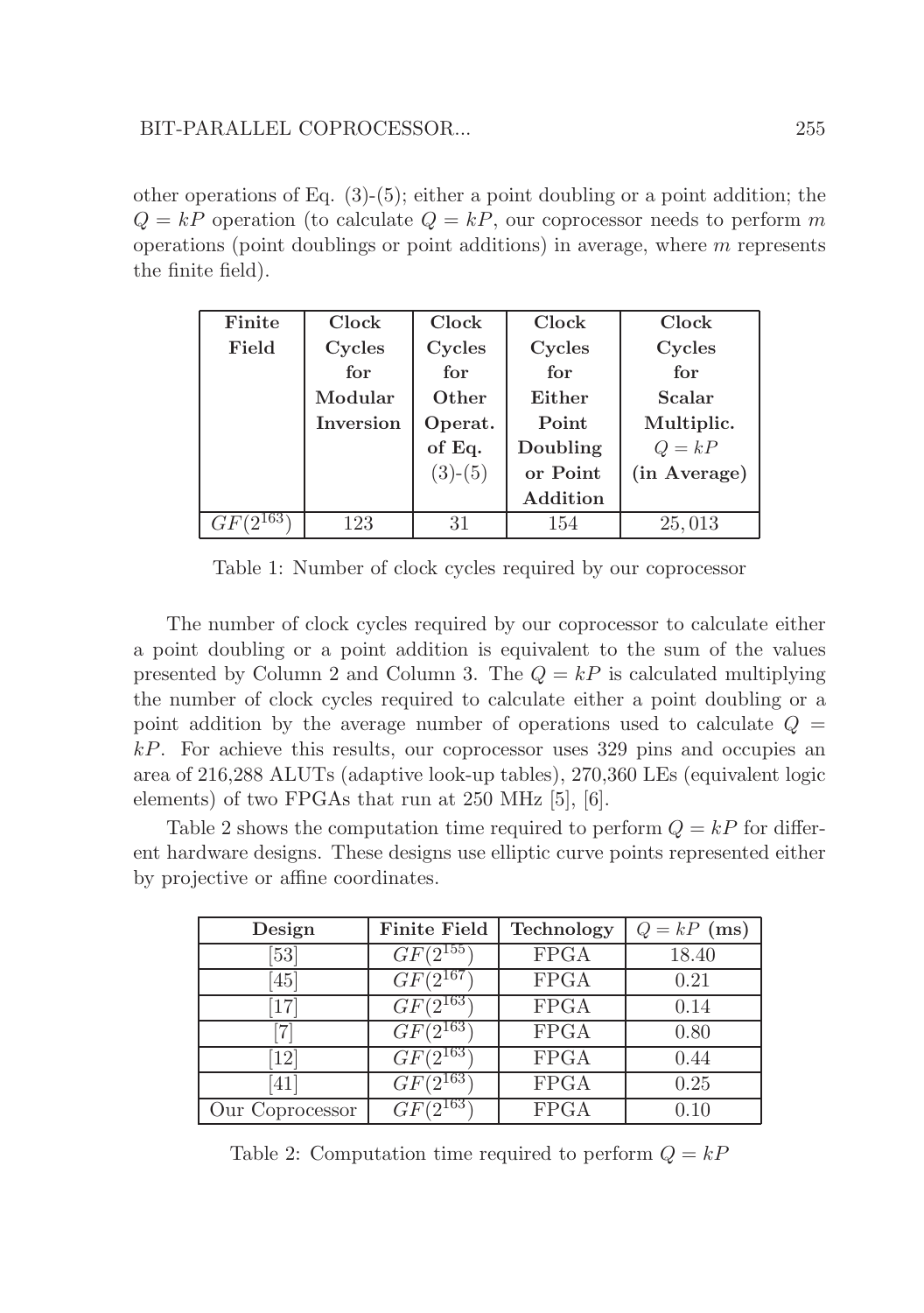Note that our coprocessor presents the lowest computation time required to perform  $Q = kP$  among all ECC-hardware designs presented in Table 2. Hence, the results show that it is also possible to develop a high speed coprocessor without using the conversion to projective coordinates in normal basis or other basis. Moreover, the results show that projective coordinate designs are no longer faster than affine coordinate designs.

#### 5. Discussion

In this paper, we have presented a high-speed coprocessor for  $\text{ECC-}GF(2^m)$ , for which we represent elliptic curve points by affine coordinates in polynomial basis. When our coprocessor is compared to other hardware designs [53], [45], [17], [7], [12], [41], including those for which elliptic curve points are represented by projective coordinates in other bases, the results show that our coprocessor performs the scalar multiplication  $(Q = kP)$  significantly fast. By using our coprocessor to accelerate the scalar multiplication performed over elliptic curve points represented by affine coordinates in polynomial basis, we show that it is also possible to develop a high-speed coprocessor without using the conversion to projective coordinates in normal basis or other basis. Therefore, this paper shows that projective coordinate designs are no longer better than affine coordinate designs. Some recently published papers present analogous opinion [19], [12]. Since we have not found any other paper describing a bit-parallel coprocessor for standard  $\text{ECC-}GF(2^m)$  on FPGA, for which elliptic curve points are represented by affine coordinates in polynomial basis, our main contribution is to offer a paper that allows comparing this specific type of design with other ECC-hardware designs.

## 5.1. Conclusions

We presented the design and implementation of a coprocessor that reaches a speed comparable to projective coordinate designs [53], [45], [41]. Our coprocessor significantly accelerates the scalar multiplication performed over elliptic curve points represented by affine coordinates in polynomial basis. Since the majority of previous works describing ECC-hardware designs are based on elliptic curve points represented by projective coordinates in a variety of bases, researchers use to suppose that these designs are much faster than ECC-hardware designs based on elliptic curve points represented by affine coordinates in polynomial basis. However, our results show that projective coordinate designs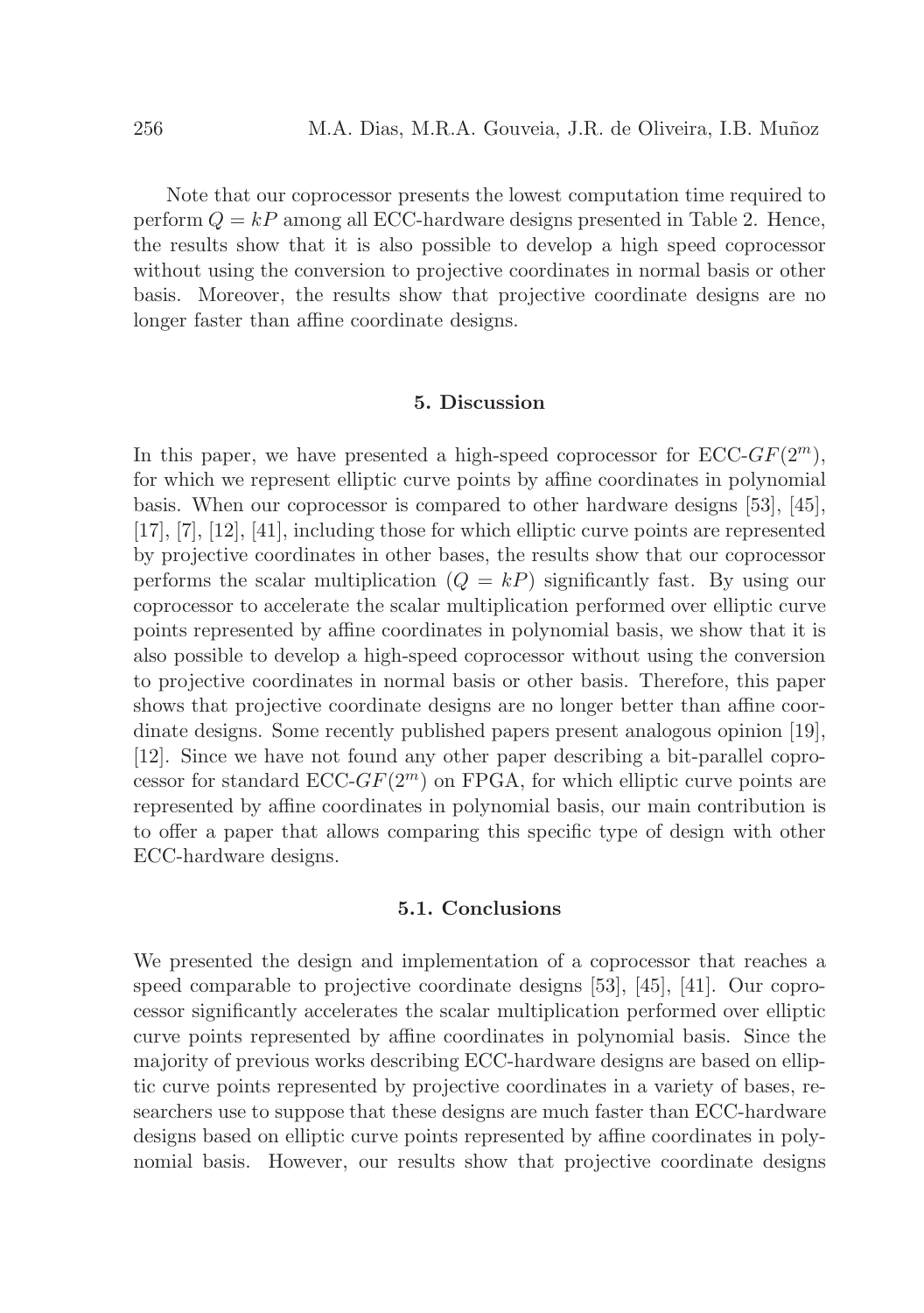are no longer faster than affine coordinate designs. Therefore, our coprocessor is suitable for comparing with any other ECC-hardware design. The obvious drawback of our design is the large area of our circuits. Anyway, this large area no longer offers significant limitations for our design, since mobile computing was apart from the goal of this project. For mobile computing, we certainly will prefer a projective coordinate design.

#### Acknowledgments

Special thanks for collaborations between Spain and Brazil (UAH, Spain; UNI-CAMP, UNESP, CAPES and FUNDUNESP, Brazil).

#### References

- [1] G.B. Agnew, R.C. Mullin and S.A. Vanstone, An implementation of elliptic curve cryptosystems over F(2155), *IEEE Journal on Selected Areas in Communications*, 11, No 5 (1993), 804-813.
- [2] O. Al-Khaleel, C. Papachristou, F. Wolff and K. Pekmestzi, An elliptic curve cryptosystem design based on FPGA pipeline folding, In: *13th IEEE International On-Line Testing Symposium* (IOLTS'07), IEEE, Hersonissos-Heraklion (2007), 71-78.
- [3] O. Al-Khaleel, C. Papachristou, F. Wolff and K. Pekmestzi, FPGA-based design of a large moduli multiplier for public-key cryptographic systems, In: *24th IEEE International Conference on Computer Design* (ICCD-2006), IEEE, San Jose (2006), 314-319.
- [4] Altera, *Quartus II, Programmable Logic Development System and Software*, Data Sheet, Altera Corporation, San Jose (1999).
- [5] Altera, *Stratix II Device Handbook, Volume 1*, Data Sheet, ver. 4.5, Altera Corporation, San Jose (2011).
- [6] Altera, *Stratix II Device Handbook, Volume 2*, Data Sheet, ver. 4.5, Altera Corporation, San Jose (2009).
- [7] M. Benaissa and W.M. Lim, Design of flexible  $GF(2<sup>m</sup>)$  elliptic curve cryptography processors, *IEEE Transactions on Very Large Scale Integration (VLSI) Systems*, 14, No 6 (2006), 659-662.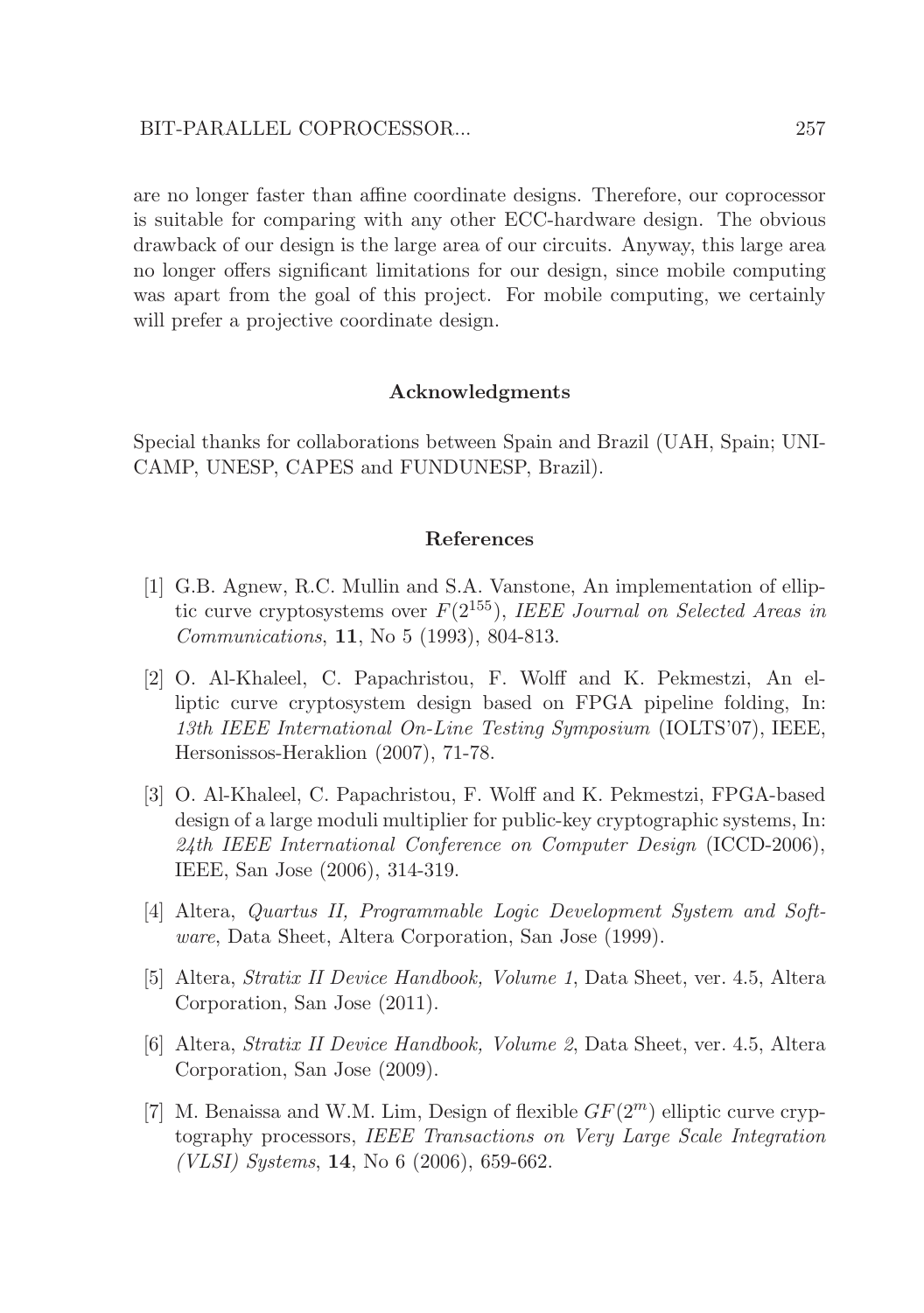- [8] I. Blake, G. Seroussi and S. Nigel, *Elliptic Curves in Cryptography*, Cambridge University Press, Cambridge (1999).
- [9] Certicom Research, *SEC 2: Recommended Elliptic Curve Domain Parameters*, Standards for Efficient Cryptography (SEC), Version 1.0, Certicom Corporation, Mississauga (2000).
- [10] Certicom Research, *SEC 1: Elliptic Curve Cryptography*, Standards for Efficient Cryptography (SEC), Version 1.0, Certicom Corporation, Mississauga (2000).
- [11] W.N. Chelton and M. Benaissa, Fast elliptic curve cryptography on FPGA, *IEEE Transactions on Very Large Scale Integration (VLSI) Systems*, 16, No. 2 (2008), 198-205.
- [12] J.H. Chen, M.D. Shieh, W.C. Lin, A high-performance unified-field reconfigurable cryptographic processor, *IEEE Transactions on Very Large Scale Integration (VLSI) Systems*, 18, No 8 (2010), 1145-1158.
- [13] H.M. Choi, C.P. Hong and C.H. Kim, High performance elliptic curve cryptographic processor over GF(2163), In: *4th IEEE International Symposium on Electronic Design, Test and Applications* (DELTA 2008), IEEE, Kowloon (2008), 290-295.
- [14] A.K. Daneshbeh and M.A. Hasan, A class of unidirectional bit serial systolic architectures for multiplicative inversion and division over, *IEEE Transactions on Computers*, 54, No 3 (2005), 370-380.
- [15] G.M. de Dormale and J.J. Quisquater, High-speed hardware implementations of elliptic curve cryptography: a survey. *Journal of Systems Architecture*, 53, No 2-3 (2007), 72-84.
- [16] M.A. Dias and J.R. Oliveira, An inverter architecture for  $\text{ECC-}GF(2^m)$ based on the Stein's algorithm, In: *3rd International Workshop on Boolean Functions Cryptography and Applications* (BFCA'07), University Paris, Paris (2007), 119-133.
- [17] H. Eberle, N. Gura and S.C. Shantz, A cryptographic processor for arbitrary elliptic curves over GF(2m), In: *14th IEEE International Conference on Application-Specific Systems, Architectures and Processors* (ASAP 2003), IEEE, The Hague (2003), 444-454.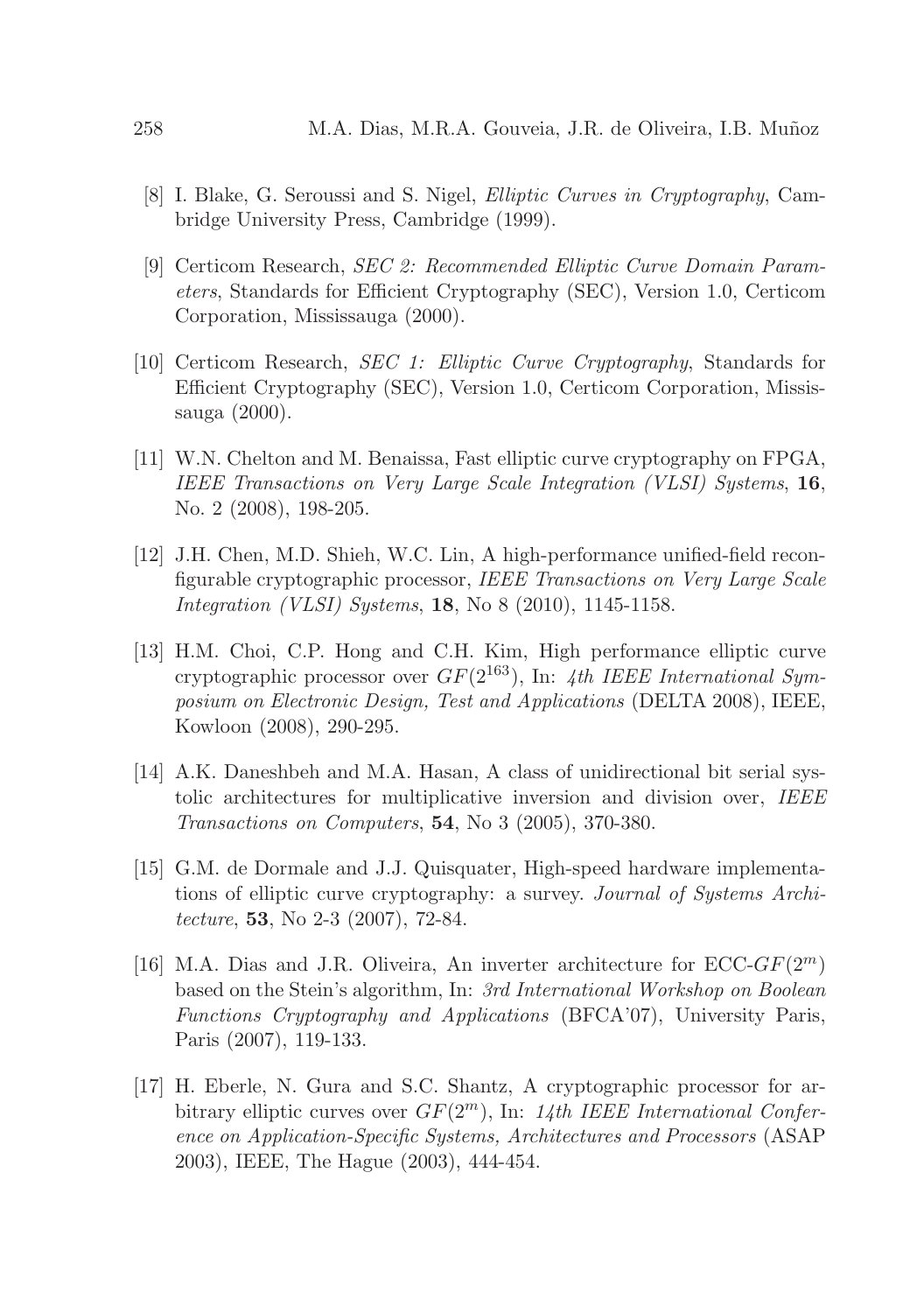- [18] M.A. Fayed, M.W. El-Kharashi and F. Gebali, A high-speed, high-radix, processor array architecture for real-time elliptic curve cryptography over GF(2m), In: *7th IEEE International Symposium on Signal Processing and Information Technology* (ISSPIT 2007), IEEE, Cairo (2007), 56-61.
- [19] K. Fong, D. Hankerson, J. Lpez, and A. Menezes, Field inversion and point halving revisited, *IEEE Transactions on Computers*, 53, No 8 (2004), 1047- 1059.
- [20] A.P. Fournaris and O. Koufopavlou, Low area elliptic curve arithmetic unit, In: *2009 IEEE International Symposium on Circuits and Systems* (ISCAS 2009), Taipei (2009), 1397-1400.
- [21] S. Gao, J. von zur Gathen and D. Panario, Gauss periods: orders and cryptographical applications, *Mathematics of Computation*, 67 (1998), 343-352.
- [22] S. Gao and S.A. Vanstone, On orders of optimal normal basis generators, *Mathematics of Computation*, 64, (1995), 1227-1233.
- [23] J. Goodman and A.P. Chandrakasan, An energy-efficient reconfigurable public-key cryptography processor, *IEEE Journal of Solid-State Circuits*, 36, No 11 (2001), 1808-1820.
- [24] D.M. Gordon, A survey of fast exponentiation methods, *Journal of Algorithms*, 27 (1998), 129-146.
- [25] P. Guillot and O. Orcire, *Speeding up Elliptic Curve Computations Using Addition-Subtraction Chains and Horner Rule*, Thomson-CSF Communications, Paris (1998).
- [26] D. Hankerson, J.L. Hernandez and A. Menezes, Software implementation of elliptic curve cryptography over binary fields, *Lecture Notes in Computer Science*, 1965 (2000), 243-267.
- [27] D. Hankerson, A. Menezes and S. Vanstone, *Guide to Elliptic Curve Cryptography*, Springer Professional Computing, Springer-Verlag, New York  $(2004).$
- [28] C. Huang, J. Lai, J. Ren and Q. Zhang, Scalable elliptic curve encryption processor for portable application, In: *5th IEEE International Conference on ASIC* (ASICON 2003), IEEE, Beijing (2003), 1312-1316.
- [29] IEEE P1363/D13, *Standard Specification for Public Key Cryptography*, IEEE, Inc., New Jersey (1999).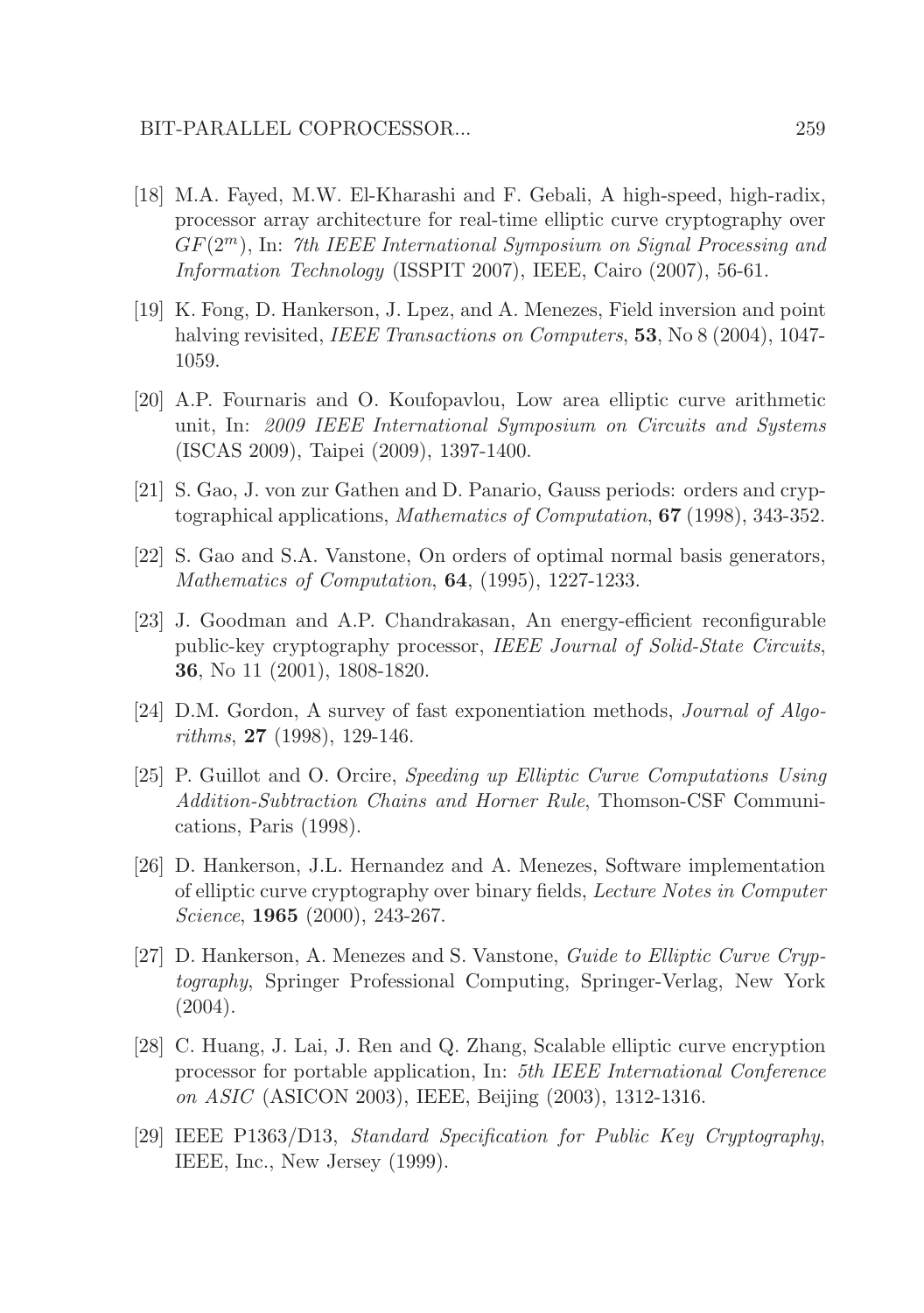- [30] K. Jrvinen and J. Skytt, On parallelization of high-speed processors for elliptic curve cryptography, *IEEE Transactions on Very Large Scale Integration (VLSI) Systems*, 16, No 9 (2008), 1162-1175.
- [31] N. Koblitz, Elliptic curve cryptosystems, *Mathematics of Computation*, 48 (1987), 203-209.
- [32] J. Lee, W. Kwon, S. Lee and C. Lee, Design of a programmable cryptoprocessor for multiple cryptosystems, In: *17th IEEE International SOC Conference* (SOCC 2004), IEEE, Santa Clara (2004), 157-158.
- [33] L. Lee and K. Wong, A random number generator based on elliptic curve operations, *Computers and Mathematics with Applications*, 47, No 2-3 (2004), 217-226.
- [34] R. Lidl and H. Niederreiter, *Introduction to Finite Fields and their Applications*, revised edition, Cambridge University Press, Cambridge (1994).
- [35] J. Lpez andR. Dahab, *An Overview of Elliptic Curve*, technical report, UNICAMP, Campinas (2000).
- [36] J. Lpez and R. Dahab, Fast multiplication on elliptic curves over  $GF(2<sup>m</sup>)$ without precomputation, *Lecture Notes in Computer Science*, 1717 (1999), 316-327.
- [37] A. J. Menezes, *Elliptic Curve Public Key Cryptosystems*, Kluwer Academic Publishers, Norwell (1993).
- [38] V.S. Miller, Use of elliptic curves in cryptography, *Lecture Notes in Computer Science*, 218 (1986), 417-426.
- [39] F. Morain and J. Olivos, Speeding up the Computations on an Elliptic Curve Using Addition-Subtraction Chains, *Theoretical Informatics and Applications*, 24, No 6 (1990), 531-544.
- [40] R. Mullin, I. Onyszchuk, S. Vanstone and R. Wilson, Optimal normal bases in  $GF(p^n)$ , *Discrete Applied Mathematics*, **22** (1988), 149-161.
- [41] B. MuthuKumar and S. Jeevananthan, High speed hardware implementation of an elliptic curve cryptography (ECC) co-processor, In: *2nd IEEE International Conference on Trends in Information Sciences and Computing* (TISC-2010), IEEE, Chennai-Tamil Nadu (2010), 176-180.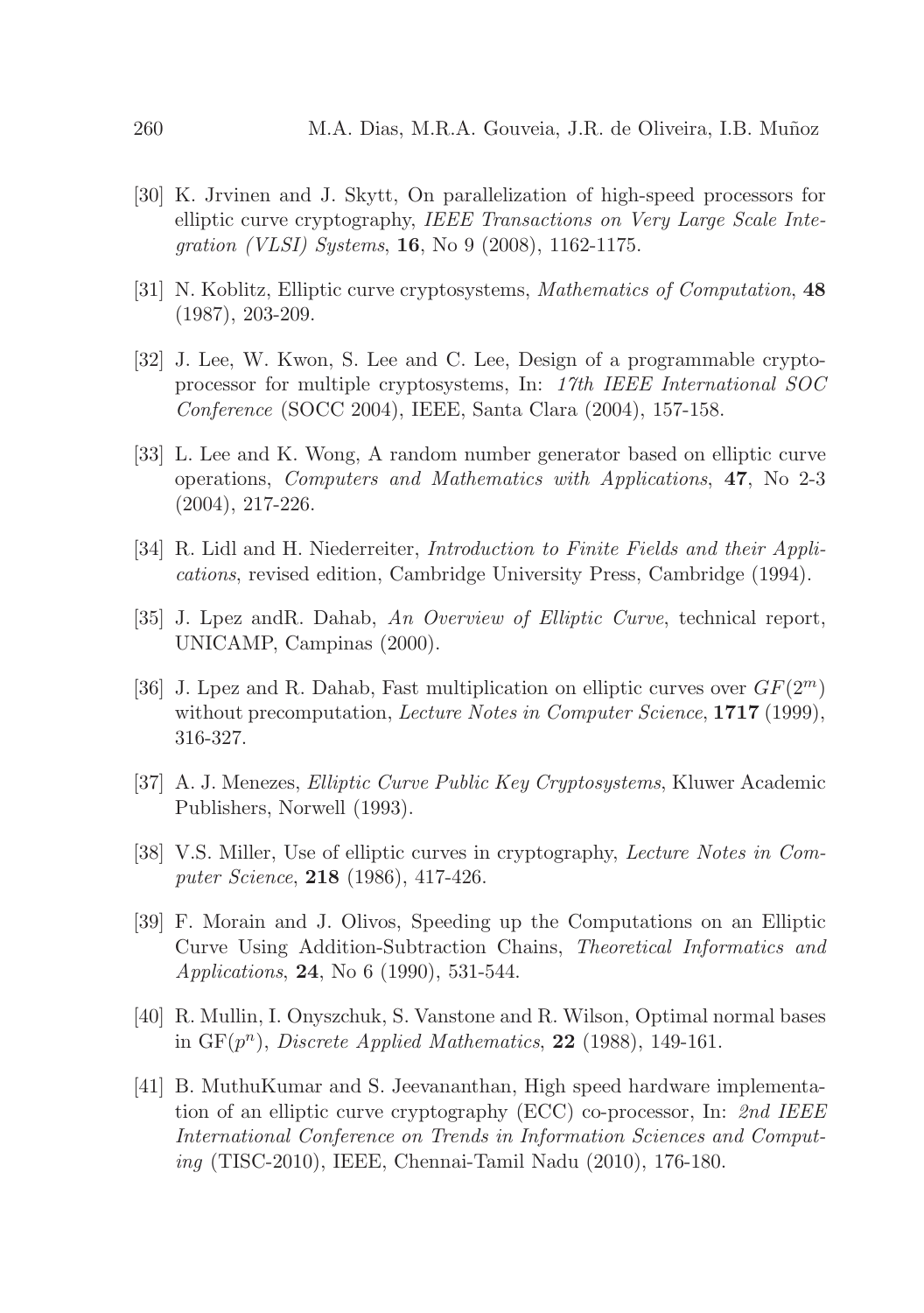- [42] A.H. Namin, H. Wu and M. Ahmadi, Comb architectures for finite field multiplication in  $F2^m$ , *IEEE Transactions on Computers*, **56**, No 7 (2007), 909-916.
- [43] A.H. Namin, H. Wu and M. Ahmadi, A word-level finite field multiplier using normal basis, *IEEE Transactions on Computers*, 60, No 6 (2011), 890-895.
- [44] V. Trujillo-Olaya, J. Velasco-Medina and J.C. Lopez-Hernandez, Efficient hardware implementations for the gaussian normal basis multiplication over GF(2163), In: *3rd Southern Conference on Programmable Logic* (SPL2007), IEEE, Mar del Plata (2007), 45-50.
- [45] G. Orlando and C. Paar, A high-performance reconfigurable elliptic curve processor for GF(2m), *Lecture Notes in Computer Science*, 1965 (2000), 41-56.
- [46] S. Park, K. Chang and D. Hong, Efficient bit-parallel multiplier for irreducible pentanomials using a shifted polynomial basis, *IEEE Transactions on Computers*, 55, No 9 (2006), 1211-1215.
- [47] D.L. Perry, *VHDL: Programming by Example*, 4th ed., McGraw-Hill, New York (2002).
- [48] A.K. Rahuman and G. Athisha, Reconfigurable architecture for elliptic curve cryptography, In: *2010 International Conference on Communication and Computational Intelligence* (INCOCCI 2010), IEEE, Erode (2010), 461-466.
- [49] A. Reyhani-Masoleh and M.A. Hasan, Low complexity bit parallel architectures for polynomial basis multiplication over GF(2m), *IEEE Transactions on Computers*, 53, No 8 (2004), 945-959.
- [50] E. Savas, M. Naseer, A.A.A. Gutub and C.K. Koc, Efficient unified Montgomery inversion with multibit shifting, *IEEE Proceedings - Computers and Digital Techniques*, 152, No 4 (2005), 489-498.
- [51] J. Stein, Computational problems associated with Racah algebra, *J. Computational Physics*, 1 (1967), 397-405.
- [52] P.-C. Su, H.K.-C. Chang and E.-H. Lu, ID-based threshold digital signature schemes on the elliptic curve discrete logarithm problem, *Applied Mathematics and Computation*, 164, No 3 (2005), 757-772.